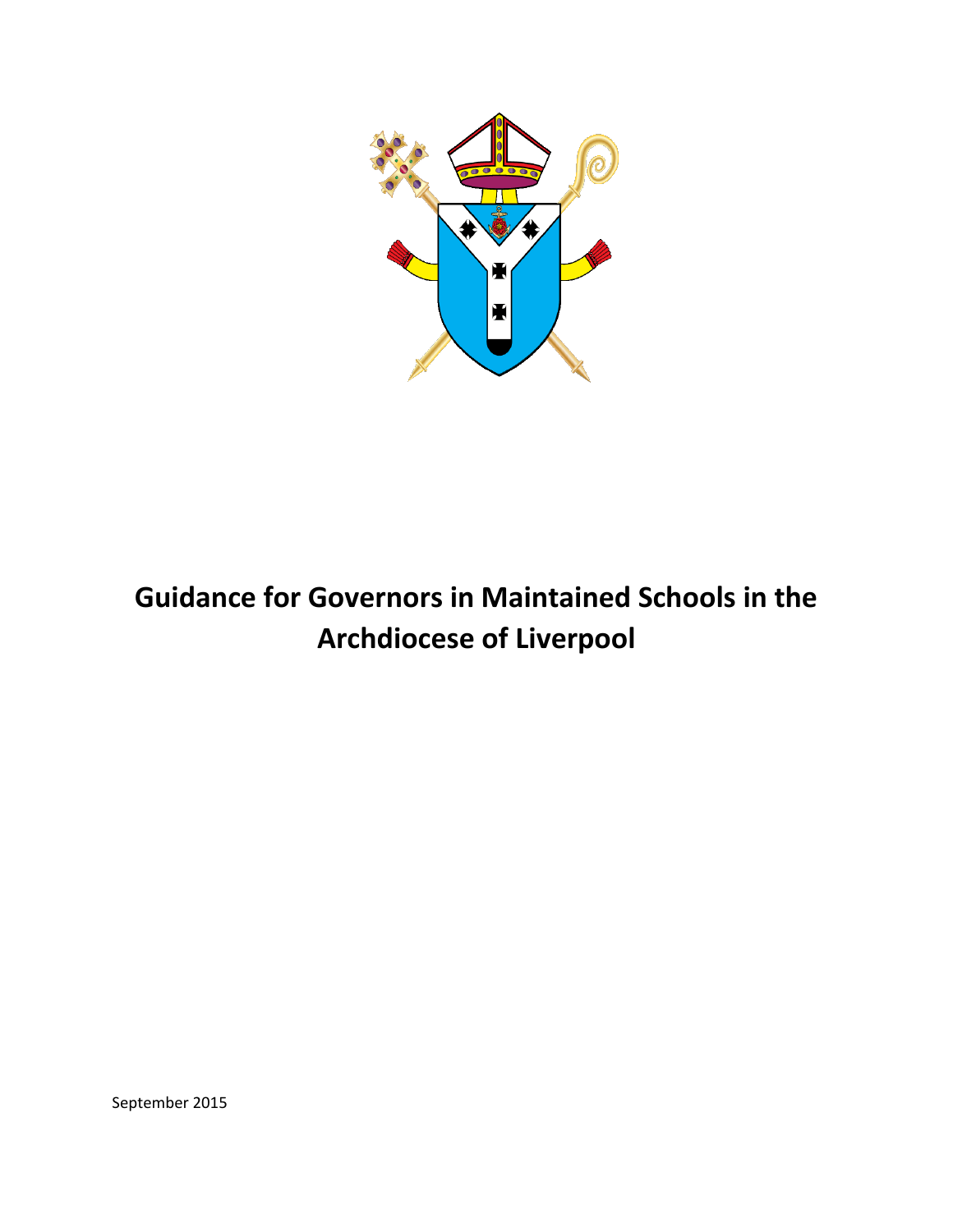# **Guidance for School Governors in Catholic Maintained Schools in the Archdiocese of Liverpool**

| <b>Contents</b> |                                                              |                               | Page |
|-----------------|--------------------------------------------------------------|-------------------------------|------|
| 1.              | Summary                                                      |                               | 3    |
| 2.              | Introduction                                                 |                               | 4    |
| 3.              | A brief history of Catholic Education in England and Wales   | 5                             |      |
| 4.              | The role of the Archbishop                                   | 8                             |      |
| 5.              | The composition of the governing body of a maintained school |                               | 9    |
| 6.              | The Roles and Responsibilities of the Governing Body         |                               |      |
|                 | (i)                                                          | Mission, Aims and Ethos       |      |
|                 | (ii)                                                         | Holding the School to Account |      |
|                 | (iii)                                                        | The Employer of Staff         |      |
|                 | (iv)                                                         | The Admission of Pupils       |      |
|                 | (v)                                                          | The Management of Premises    |      |
| 7.              | Religious Education and Collective Worship                   |                               | 18   |
| 8.              | Committees of the Governing Body                             |                               | 20   |
| 9.              | <b>Improving Governance</b>                                  |                               | 26   |

## **Annexes**

| Annex 1 | Suggested Protocol for Governors' visits | 29 |
|---------|------------------------------------------|----|
| Annex 2 | Model General Complaints Procedure       | 32 |
| Annex 3 | Code of Conduct for the Governing Body   | 35 |
| Annex 4 | The Code of Canon Law                    | 37 |
| Annex 5 | Prayers for a Governors' Meeting         | 40 |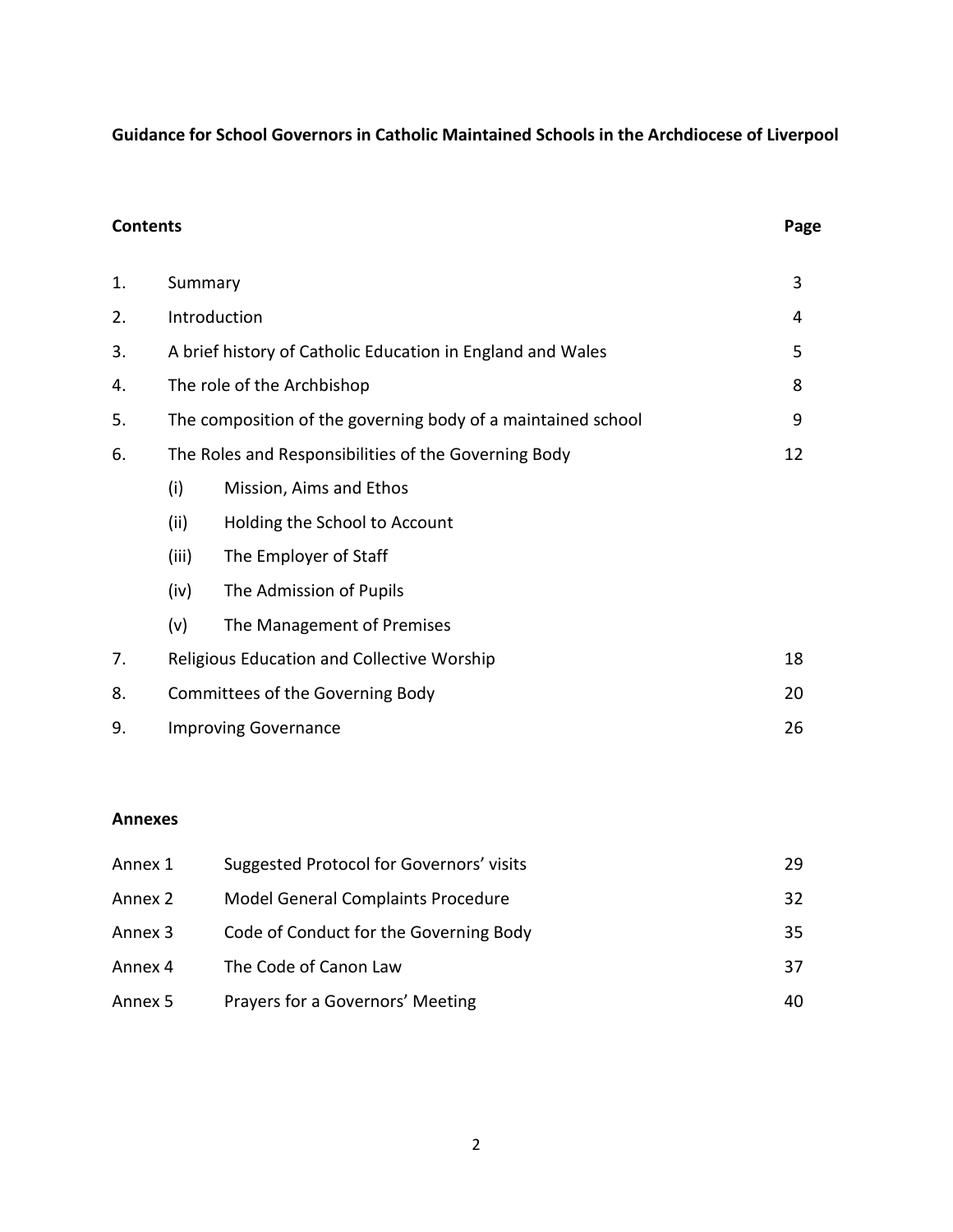## **1. Summary**

This guidance has been prepared to assist the governors of our Catholic schools better understand their role particularly in respect of those aspects of the role which are distinctive. The main audience will be the governors of local authority maintained schools, but it will also be of use to all Catholic school governors.

The main aspects of the distinctive role of the governor in a Catholic school are, in summary:

- The duty to ensure that religious education and religious worship is in accordance with the teachings, doctrines and norms of the Catholic Church;
- To ensure that the headteacher, the deputy headteacher, the head of department/subject leader for RE and the chaplain are practising members of the Catholic Church;
- To ensure that priority is given to Catholic children when determining admissions;
- To act as the employer of all staff employed to work at the school;
- To manage the buildings and the site on behalf of the trustees.

These duties are additional to the normal duties of the governing body of all schools which include:

- Oversight of and accountability for the standards and quality of the education provided by the school;
- Managing the performance of the headteacher and senior staff;
- Managing the budget and all other material resources in the most effective manner for the benefit of the school.

This guidance will provide some basic assistance with the understanding of these duties and signpost further sources of information as appropriate.

The guidance also provides:

- A very brief history of Catholic education in England and Wales and an account of the role of the Bishop;
- An outline of the roles and responsibilities of a school governor;
- Some suggested terms of reference for governing body committees;
- A recommended Code of Conduct for the Governing Body;
- A suggested protocol for governors' visits to schools;
- A suggested procedure for handling complaints;
- Extracts from the Code of Canon Law (1983) relevant to the work of the governing body;
- Some suggested prayers for use at governing body meetings.

This guidance will be updated regularly. Suggestions for issues to be covered in future editions are welcomed.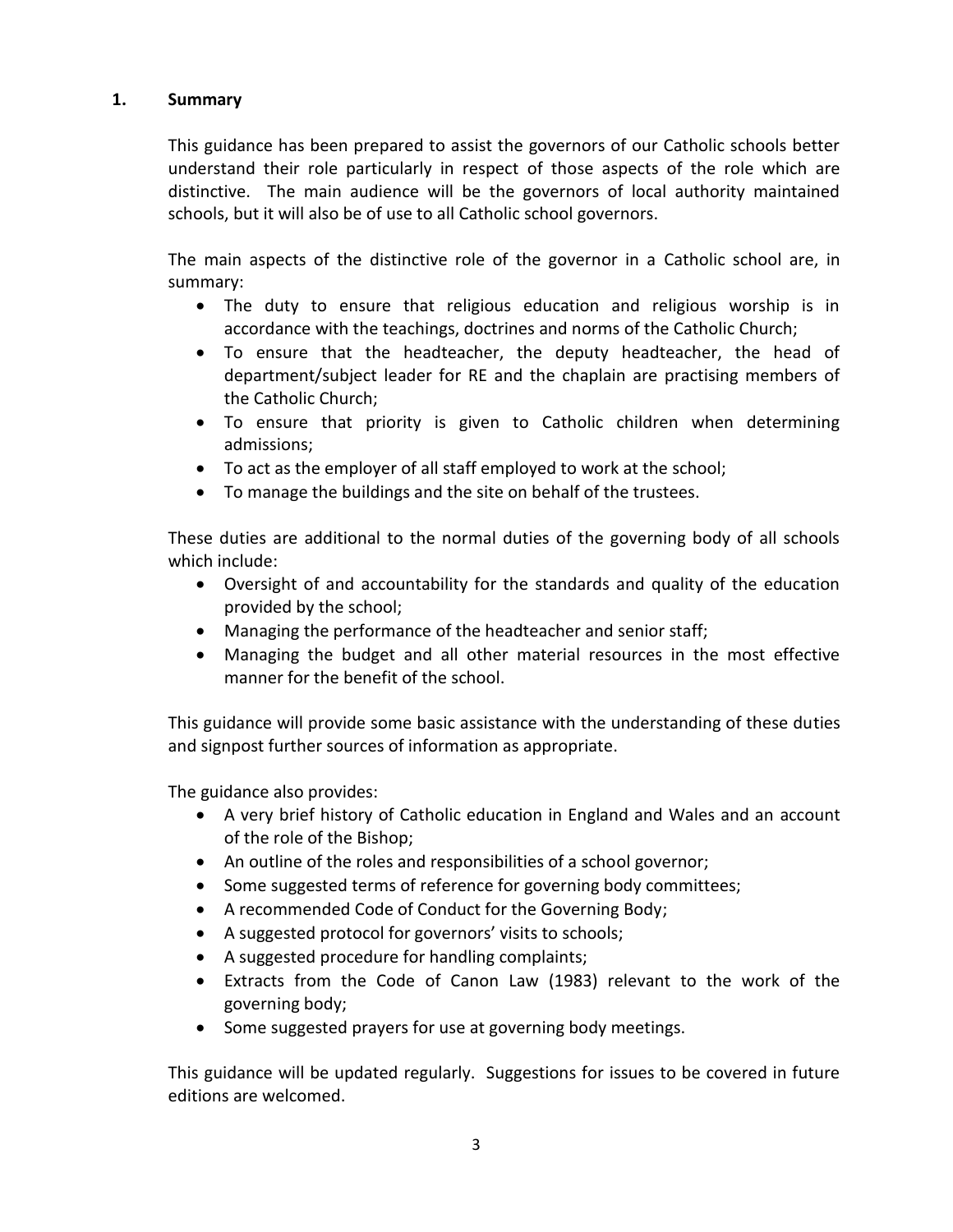#### **2. Introduction**

This guidance has been issued to support school governors, in particular foundation governors, in Catholic maintained schools in the Archdiocese of Liverpool. It may also be helpful to governors of academies and independent schools, but any legislation referred to will generally apply only to local authority maintained schools. The significant exception to this is the legislation pertaining to the admissions of pupils and appeals, which applies to all publically funded schools unless a specific disapplication has been applied by the Secretary of State for Education.

This guidance does not attempt to reproduce the vast range of guidance available from other sources. A vast range of information will be found by typing any question a governor may have into a suitable internet search engine.

A good starting point is Governornet : <http://www.governornet.co.uk/> which will signpost further useful links to, for example, the National Governors Association (NGA) <http://www.nga.org.uk/Home.aspx>

Advice is also available from the Department of Schools and Colleges, details as follows:

Schools' Department LACE Croxteth Drive Sefton Park Liverpool L17 1AA

Tel: 0151 522 1071 Fax: 0151 522 1082

E mail [aes@rcaol.co.uk](mailto:aes@rcaol.co.uk)

Each local authority area has a designated diocesan schools officer who will be able to provide advice : email [initial].[surname]@rcaol.co.uk

Governor training is provided. The main contact officers are Tony Hegarty [t.hegarty@rcaol.co.uk](mailto:t.hegarty@rcaol.co.uk) and Fran Coldicutt [f.coldicutt@rcaol.co.uk](mailto:f.coldicutt@rcaol.co.uk)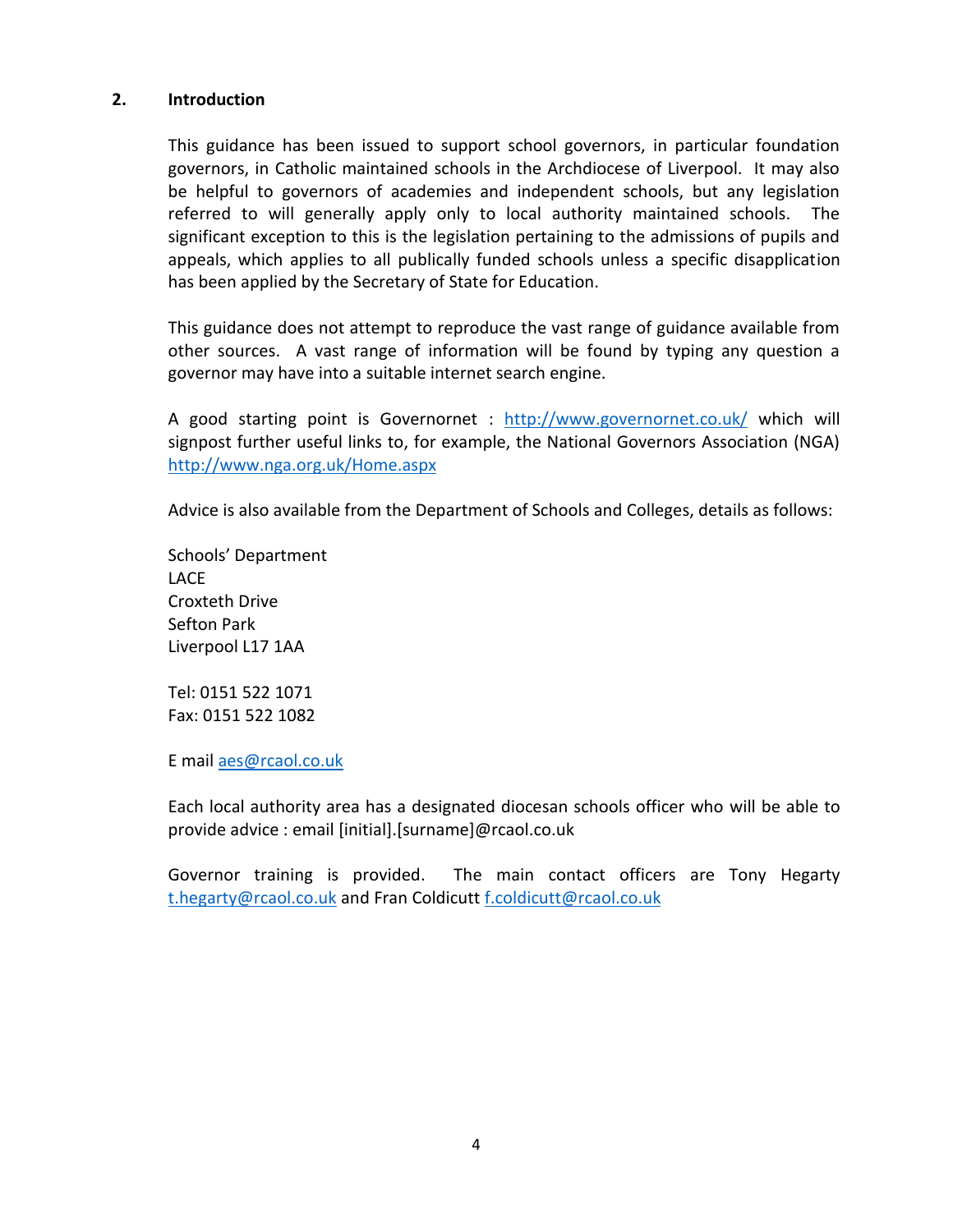## **3. A Brief History of Catholic Education in England and Wales**

In England and Wales Catholic, (and Church of England) schools enjoy a status unique in the world. In our own times, the principle of state subsidies for Church schools is increasingly under challenge and for this reason, it is vital that the governors in our schools have an outline understanding of how this position came about.

#### **Early history**

The Church was the first provider of schools and universities in England. From the sixth century onwards, schools were established by cathedrals, the larger churches and monasteries. In the post reformation period which saw the suppression of the monasteries, the role of the Catholic Church as a provider of education went underground or relocated abroad for example to Douai, St. Omer and Louvain. These schools returned to England from the late 1700s, and further schools were established, a process greatly assisted by the Roman Catholic Relief Act of 1829.

#### **The Re-establishment of the Catholic Hierarchy**

From approximately 1550 to 1850, although religious tolerance was gradually achieved post-reformation there was no Catholic hierarchy of dioceses and parishes to structure and organize the Church. Largely as a result of the rapidly expanding Catholic community not least as a result of Irish immigration, in 1850, Pope Pius IX issued the bull *Universalis Ecclesiae* restoring the normal diocesan hierarchy. The reasons stated in the bull are: *"Considering the actual condition of Catholicism in England, reflecting on the considerable number of the Catholics, a number every day augmenting, and remarking how from day to day the obstacles become removed which chiefly opposed the propagation of the Catholic religion, We perceived that the time had arrived for restoring in England the ordinary form of ecclesiastical government, as freely constituted in other nations, where no particular cause necessitates the ministry of Vicars Apostolic.''*

## **The Position of Education**

In 1847, the Catholic Poor School Committee was set up to receive and distribute the first Government grants towards the building of Catholic elementary schools and three training schools to train Catholic teachers.

At the time of the re-establishment of the Catholic Church in this country, the Bishops considered the establishment of schools to be more important than churches. The school was commonly the Mass centre rather than the church.

*'Wherever there may seem to be an opening for a new mission, we would prefer the erection of a school, so arranged as to serve temporarily as a chapel, to that of a church without one.' (Westminster Provincial Synod, 17 July 1852)*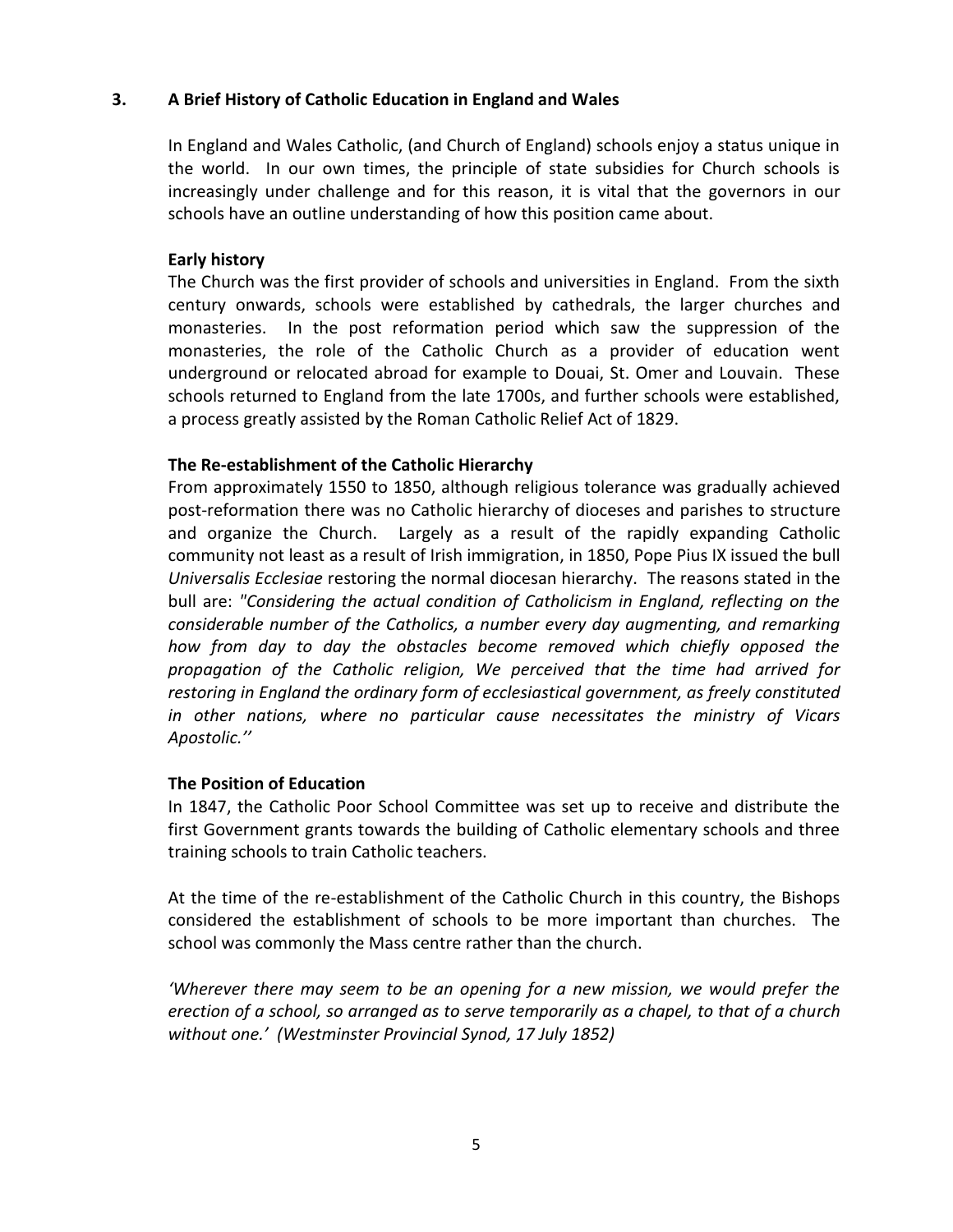## **The Establishment of the First Elementary Schools**

In the second half of the  $19<sup>th</sup>$  Century, the Catholic community worked hard and made great sacrifices to build Catholic schools with the assistance of small grants from the state. Religious Orders in mainland Europe sent nuns, priests and monks to establish more schools.

Initially, these developments were not matched at the same rate outside the Catholic community and political pressure mounted for development in the non-denominational sector. In 1870, the state set up 'school districts' to establish and oversee a network of non-denominational 'Board Schools' paid for by local taxes where there were insufficient voluntary school places. In addition, the grants for building and maintaining Catholic schools were increased to 50%. Fees were charged for schooling, but School Boards were empowered to give vouchers for free schooling at either Board or voluntary schools. Thus the Education Act, 1870 laid the foundations for the 'dual system' of funding and running schools which remains in place today.

Voluntary schools were controlled by 'managers' appointed by those who build and owned the schools. In Catholic schools, the managers were appointed by the local bishop or the superior of the appropriate religious order

## **Funding**

Despite government grants, finding the necessary funding was a major challenge for the Catholic community. The Education Act 1902 set up new local education authorities (LEAs) which took on the responsibility for paying teachers' salaries. In return, the LEAs were given the right to appoint a proportion of the managers and Her Majesty's Inspectors (HMI) were given the right to inspect the schools.

By this time, the Churches were providing over 70% of the available school places and the political opposition to public funding ('Rome on the Rates!') became increasingly vocal.

## **The Education Act 1944**

The 'Butler Act' of 1944 established a national system of free primary and secondary education funded partly by local rates and partly by government grants. Religious education and a daily act of worship were, for the first time, made compulsory in all schools.

Government contributions towards the cost of building and maintaining schools remained at 50% until 1972 when the raising the school leaving age would have created an unmanageable burden had the contribution not been raised to 75%. It was raised again to 80% in 1967 and to 85% in 1975. It rose to its present level of 90% in April 2002.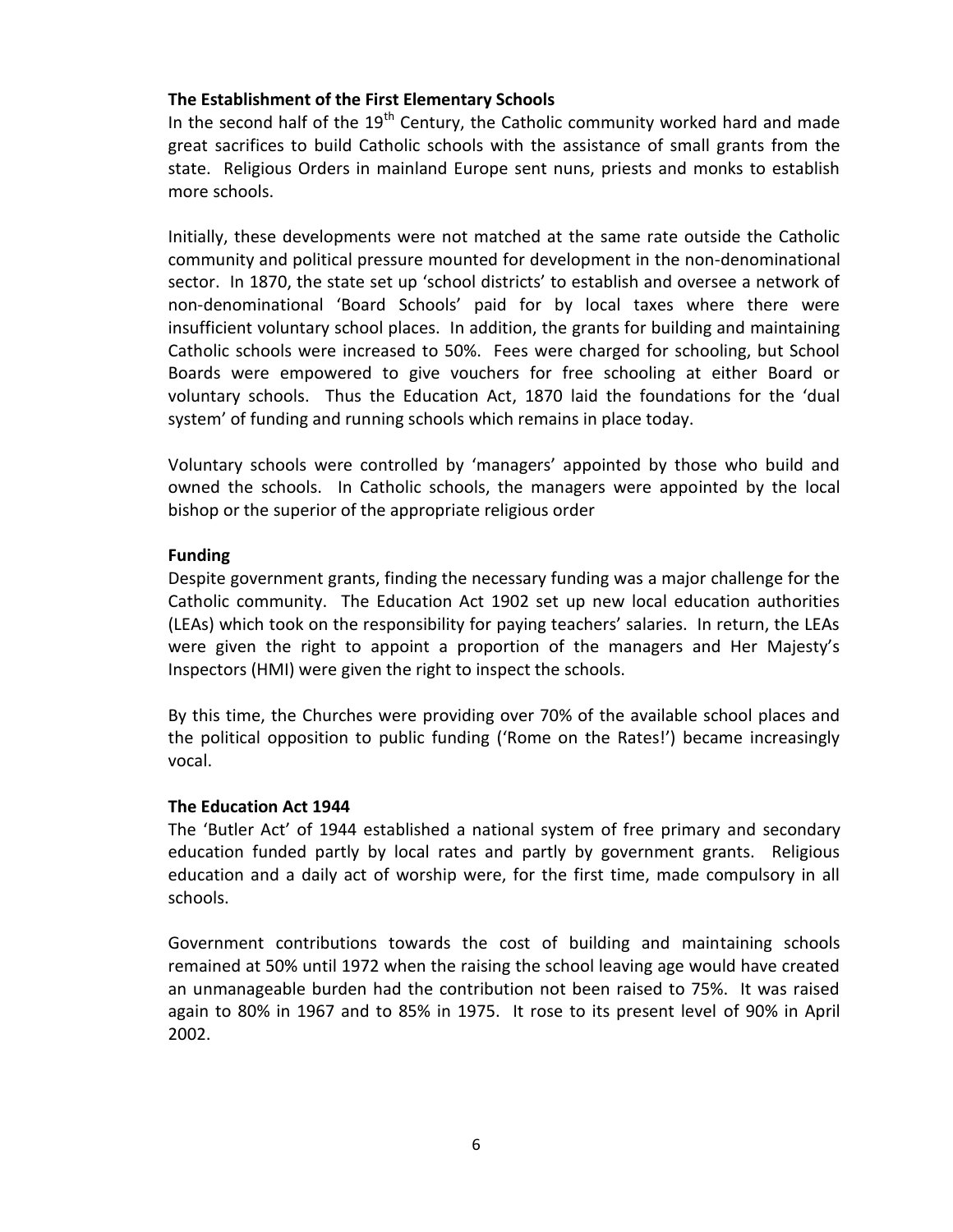Whilst there are many who will argue that state funding should rise to cover the full cost, there is a strong case to say that making a contribution to the capital costs gives the Church the right to retain its essential freedoms:

- To give priority to Catholic children seeking places;
- To give priority to Catholics when appointing staff;
- To deliver a Catholic religious education programme;
- To provide Catholic acts of worship and
- To appoint the majority of governors to each governing body to preserve the Catholic character of the school.

The struggle to create the provision we have now has been long and, at tines difficult. As it was in 1850, it remains a key responsibility of all within the Catholic community to protect and develop this hard won provision.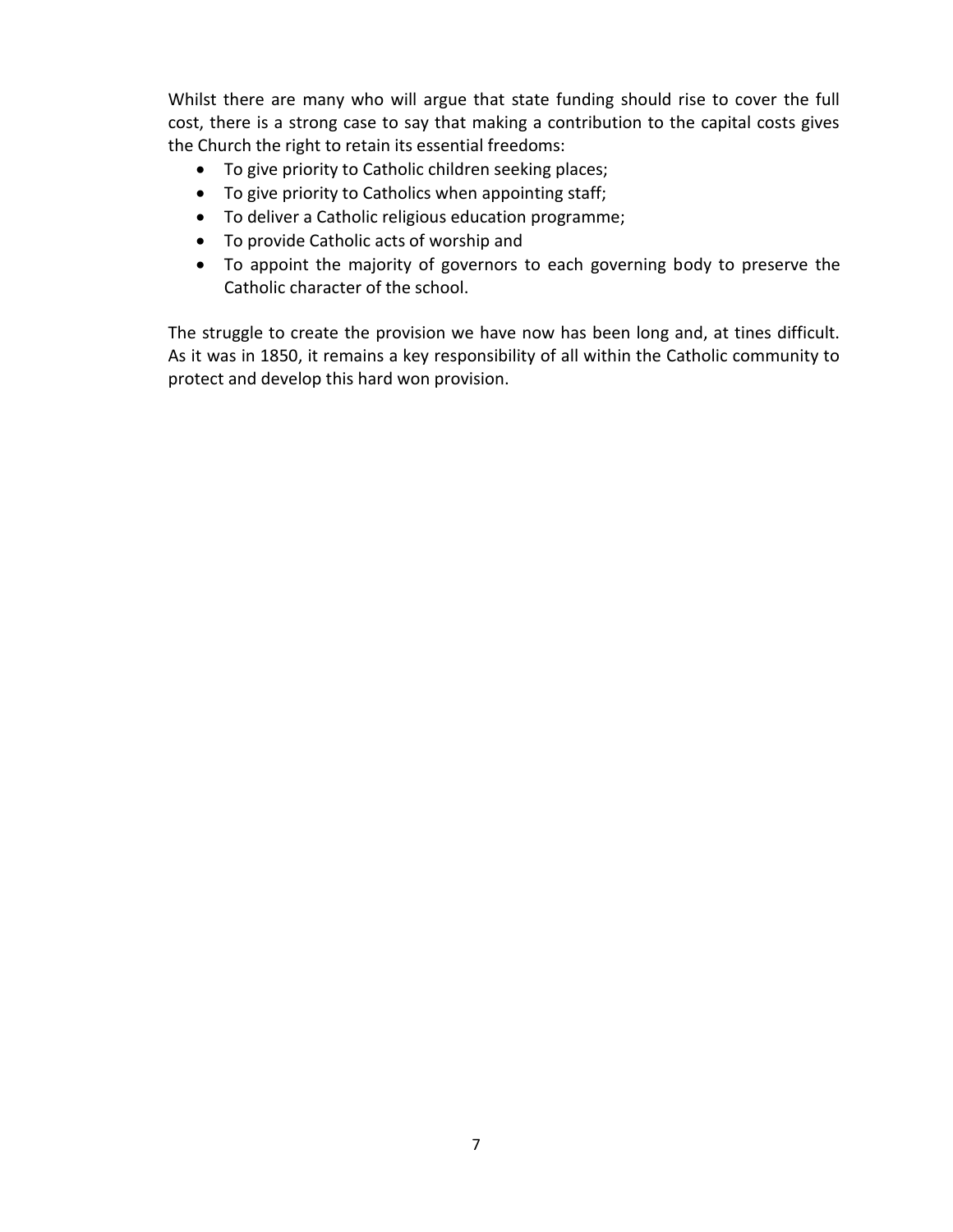## **4. The Role of the Archbishop**

Catholic schools continue to provide an integral part of the state's provision in England and Wales although the proportion has now dropped to around 10%. There are some 2000 state primary schools, 450 secondary schools 40,000 teachers and 30,000 governors. In addition, there are approximately 190 independent schools and 18 nonmaintained special schools.

Catholic schools are provided by the Trustee for the purpose set out in the Trust Deed. In summary, this is to advance the Catholic religion in the diocese, to serve and support any lawful charitable purpose whether educational or otherwise promoted or supported by the Church, to make or agree any Instruments or Articles of Government as may be required, to appoint governors and to do all other things as may be requisite or appropriate to give effect to any acts of Parliament or Regulations relating to education.

The school is regulated by its Trust Deed and the provisions of the Code of Canon Law (see annex 3). The school's instrument of government reflects this requirement.

Whilst schools not in diocesan trusteeship and independent schools have their own trustees and specific requirements, all Catholic schools fall under the authority of the Archbishop. There can be no Catholic school without the express authority of the diocesan Bishop.

The diocesan bishop or anyone exercising Ordinary jurisdiction on his behalf appoints the foundation governors in schools in diocesan trusteeship and also has the power to remove them.

Under canon Law, the bishop is the first teacher of religious education in Catholic schools in his diocese and has the right:

- To determine what should be taught in religious education;
- To agree the appointment of those responsible for religious education ;
- To inspect all aspects of religious education in catholic schools and colleges.

The diocesan Bishop has a further canonical duty to ensure there are sufficient Catholic places for those who require them, making full use of state funding where available and to ensure that the buildings are properly maintained.

In the Archdiocese of Liverpool, from day to day the Archbishop is assisted in these tasks by the Department of Christian Education and the Department of Schools and Colleges.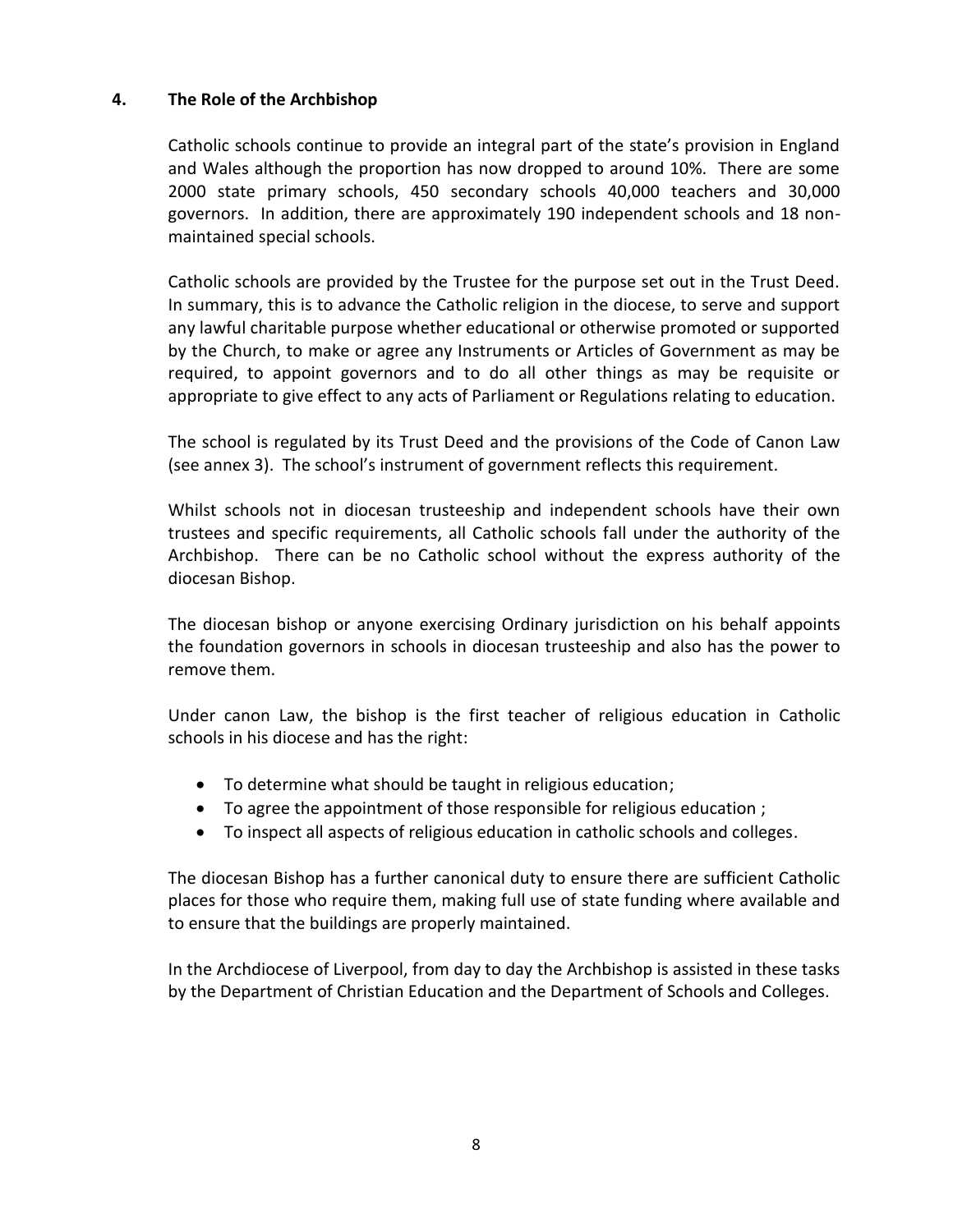## **5. The Composition of the Governing Body.**

As a result of changes introduced by Regulations in 2012 and 2014, the governing bodies of Catholic maintained schools normally consist of:

- At least two parent governors;
- One staff governor;
- The Headteacher;
- One governor nominated by the local authority;
- Seven foundation governors.

The total number of governors is normally therefore 12.

The number of governors in each category is set out in the Instrument of Government (IOG).

The governing body acts corporately: no individual governor has the authority to act independently unless specifically authorised to do so by the governing body. The balance of numbers is therefore important.

The number of foundation governors must always outnumber the total number of all other governors by two. Thus if there are three elected parents, there must also be an additional foundation governor to retain the majority, bringing the total to 14.

The parent governors are elected by the parent body. It is for the governing body to decide how the election is organised, but vacancies should be openly advertised and parents should be invited to put their names forward.

The Regulations of 2014 introduced a requirement for governing bodies to give careful consideration to the skills required to carry out its functions effectively. These are normally identified by carrying out a skills audit. Before an election of parent governors takes place, the governing body should therefore set out what skills it needs at that time, and parents should be invited to say what skills they can offer.

Where the governing body has genuinely attempted to fill a parent governor vacancy by election, it has the power to appoint a person who is a parent, not necessarily of a child at the school.

The staff governor is elected by the staff employed at the school. Other members of staff may be invited to attend meetings or parts of meetings of the governing body or committees to give professional advice.

The local authority governor is a person nominated by the local authority and appointed by the governing body. There is no requirement for the governing body to appoint a person who, with good reason, the governing body does not consider suitable. The local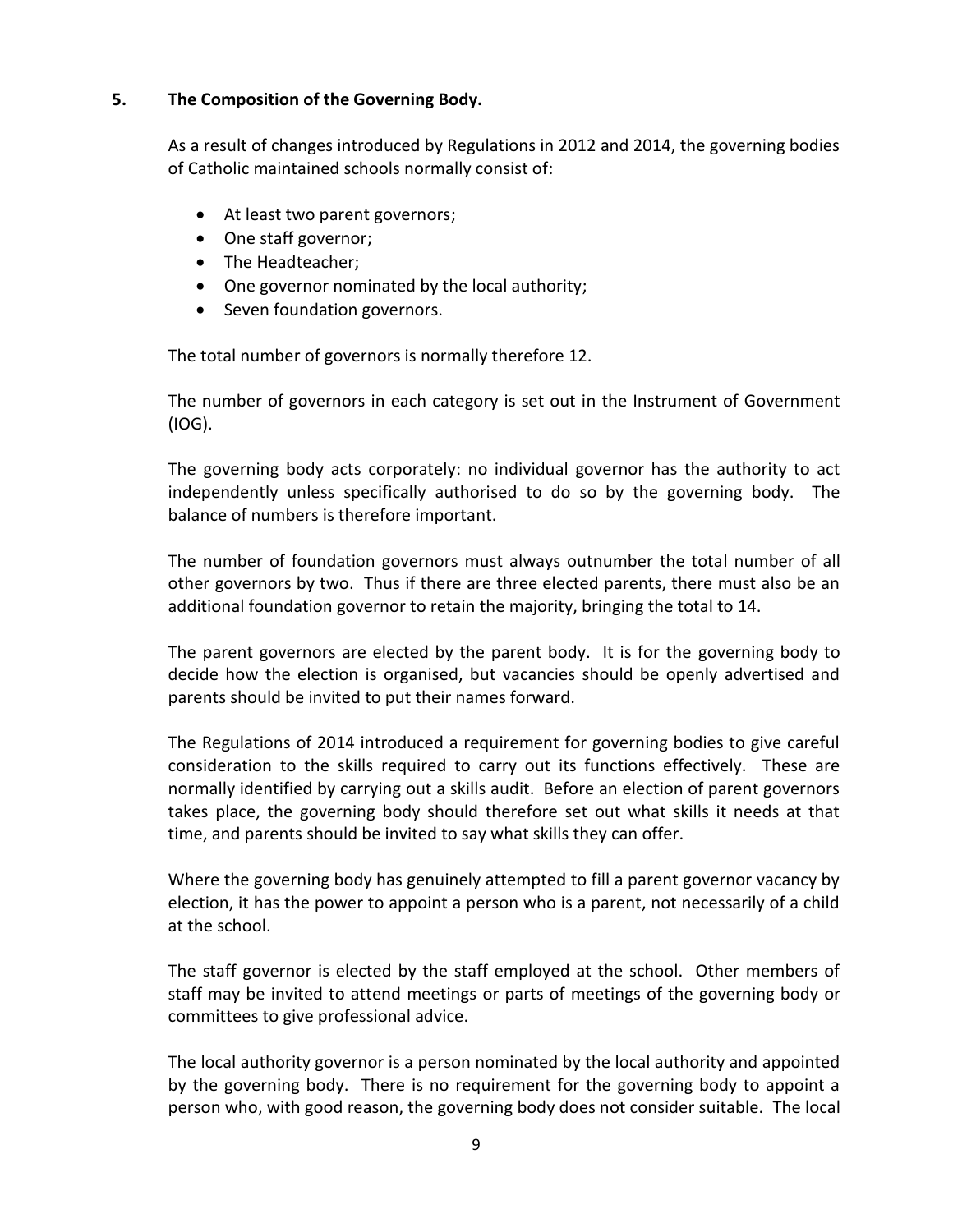authority will normally enquire what skills are needed before making a nomination and will often be prepared to consider nominating a person suggested by the governing body. Local authority nominations are no longer linked to political affiliation and there is no requirement on a local authority governor to attend any other meetings of the authority.

In exceptional cases, the governing body as the power to co-opt a person to be a governor. As this position must be specified in the IOG, it will normally arise because of some permanent or long standing association, rather than the skills and qualities of an individual. Examples might be long standing sponsorship arrangements, or links with a particularly significant local business or enterprise offering training or potential future employment opportunities for pupils. Any such co-option must be matched by the appointment of an additional foundation governor to retain the overall majority.

The governing body should make every effort to ensure that the skills they require are available from the smallest possible number of governors, particularly since our Catholic schools have the benefit of seven additional governors not available to the governing bodies of community and voluntary controlled schools.

The governing body may, if it sees fit, appoint 'Associate Members'. Associate Members are not governors, are not named as a category in the Instrument of Government and may not vote in full governing body meetings. They may, however, be allowed to vote as a member of any committee to which they are appointed by the full governing body.

## **The Clerk to the Governing Body**

The position of clerk to the governing body is crucial. It should be thought of as being comparable to the position of company secretary in a commercial environment, not a person in attendance to take notes.

The clerk is normally not a governor and is not entitled to vote. The clerk should however, be able to give or obtain advice on all aspects of governance and ensure that statutory requirements are being met.

A clerking service may be offered by the local authority under the terms of a service level agreement (SLA). Alternatively, the governing body may appoint its own clerk. In some schools this may be the school business manager or bursar. In others, it may be a person appointed to the role for this purpose only. In every case, the clerk must be a person with substantial administrative and organisation skills.

If the clerk is also an employee, a memorandum or contract variation note should be kept to make clear when the clerk is under the direction of the headteacher and when under the direction of the governing body to avoid any potential conflict of interest.

The clerk to the governing body must: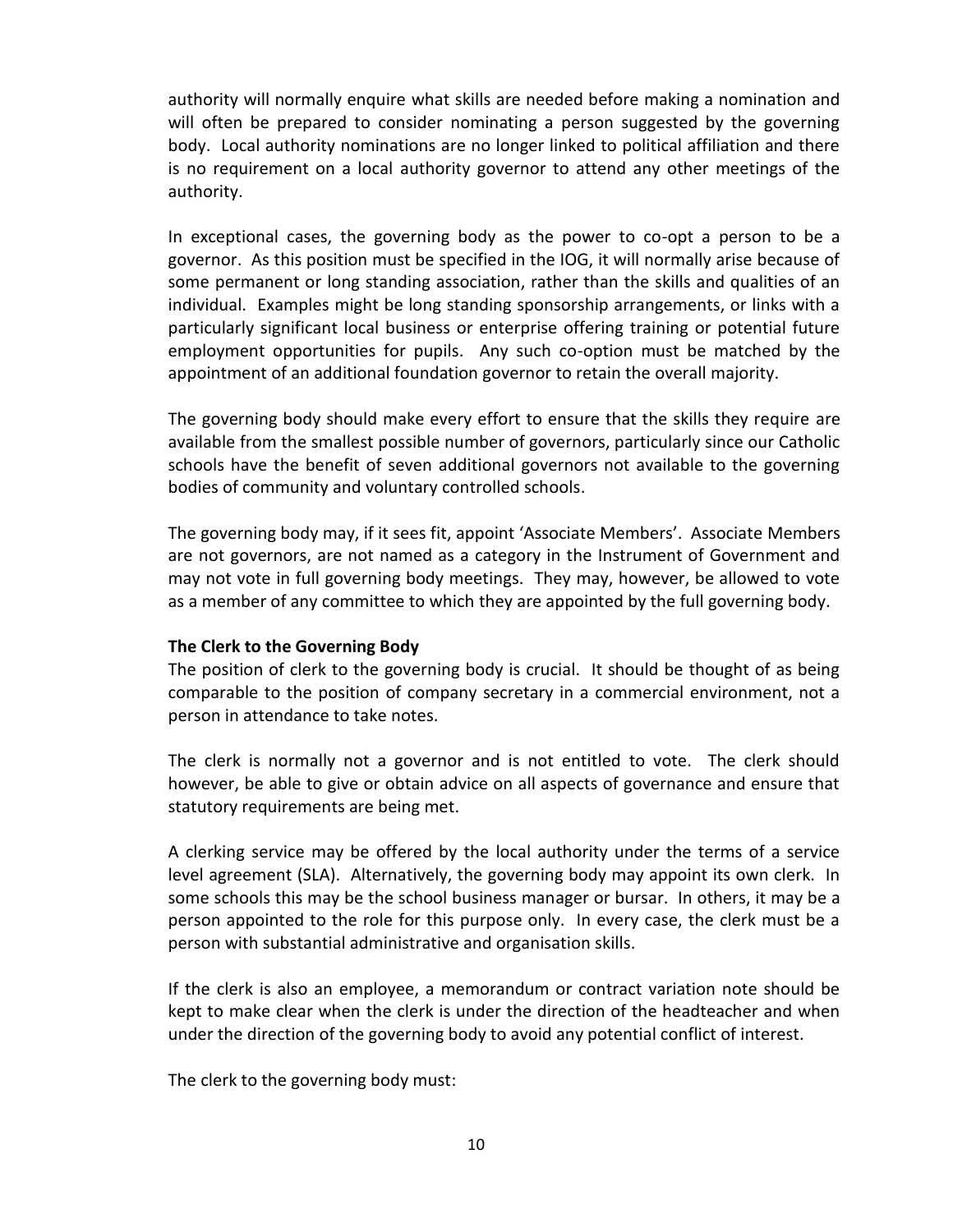- a) attend meetings of the governing body and ensure minutes of the proceedings are produced in accordance with regulation 15(1);
- b) maintain a register of members of the governing body and of associate members and report any vacancies to the governing body; and
- c) perform such other tasks as may be determined by the governing body from time to time.

## **The Chair of the Governing Body**

The chair of the governing is elected by the governing from amongst its members. An employee may not serve in the role of chair.

The term of office for the chair is set by the governing body: it may be longer than one year, but an annual election is recommended as good practice.

The chair can be any governor other than an employee, but is recommended that the chair should be a foundation governor whenever possible.

The chair may be removed at any time by vote of the full governing body provided this is specified as an item on the agenda. This may require a special meeting in circumstances of urgency.

## **Term of Office**

The term of office is four years from the date of appointment, except for the head teacher who holds the position for as long as he or she holds the position of headteacher unless the Instrument of Government specifies a different term.

## **The Removal of Governors**

With good cause, governors may be removed by the person or body who makes the appointment. Foundation governors may be removed by the person named in the IOG. LA governors, co-opted governors and **appointed** parent governors may be removed by the governing body. Elected governors cannot be removed unless their removal is required to match the number of governors specified by the IOG.

Governing bodies are urged to adopt a Code of Conduct which will define clearly instances where misconduct may result in removal or suspension. An example is attached as Annex 3.

# **Joint Schools and Federations**

Specific variations to the composition of the governing body may be required in the case of joint Anglican and Catholic Schools and Federations where there is more than one person holding the office of headteacher.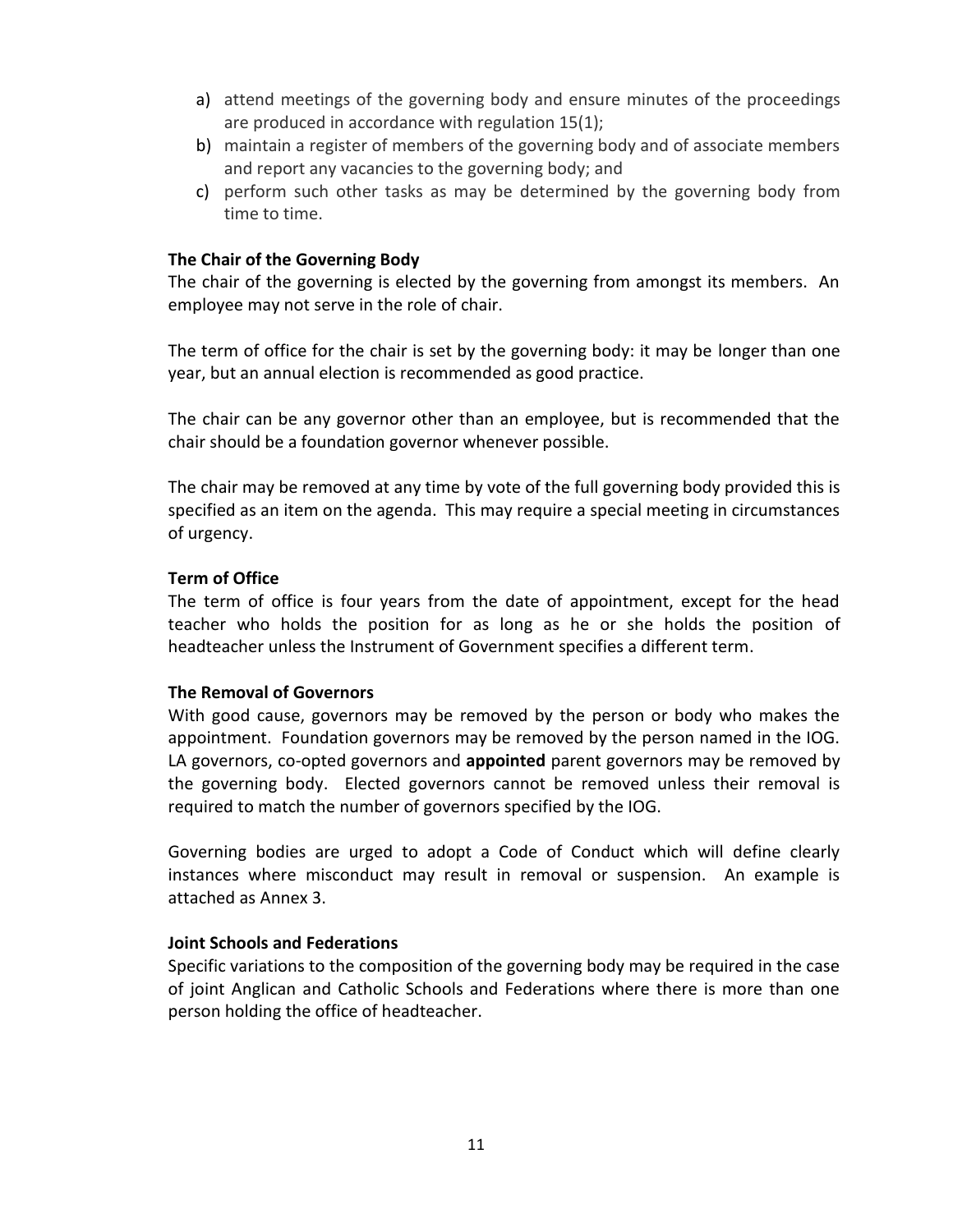## **6. The Roles and Responsibilities of the Governing Body**

In a Catholic school, all governors, not just foundation governors, have a duty to uphold the distinctive Catholic ethos of the school. The IOG, which each governor must have, sets out this ethos succinctly. For schools in Diocesan trusteeship the ethos statement is as follows;

*The School was founded by and is part of the Catholic Church. The School is to be conducted as a Catholic School in accordance with Canon Law and the teachings of the Catholic Church and in accordance with the Trust Deed of the Archdiocese of Liverpool and, in particular:*

- *(a) religious education is to be in accordance with the teachings, doctrines, discipline and general and particular norms of the Catholic Church;*
- *(b) religious worship is to be in accordance with the rites, practices, discipline and liturgical norms of the Catholic Church;*

*and at all times the schools are to serve as a witness to the Catholic faith in Our Lord Jesus Christ.*

The ethos statement for schools in the trusteeship of religious orders is likely to be very similar in intent, but will name the relevant trustee and any particular provisions.

Foundation governors have the particular responsibility of representing the Archbishop his role as teacher and leader of the diocese. They must be practising Catholics fully committed to the Archbishop's vision for education across the diocese. This applies equally to schools not in diocesan trusteeship.

## **Mission, Aims and Objectives**

A clear sense of purpose is essential in a school. This is generally expressed succinctly in the school's mission statement and set out in more detail in the aims and objectives. Setting the tone in this way is the responsibility of the governing body.

Exactly how, in detail, the mission will be lived out in school from day to day will be set out in the school improvement plan and school policies and this is one of the key responsibilities of the headteacher and other senior leaders.

The governing body should not engage in day to day, operational matters.

## **Holding the School to Account**

Achieving coherence between the strategic vision and the routine activities requires a knowledge of the school. This knowledge is acquired in numerous different ways. For example: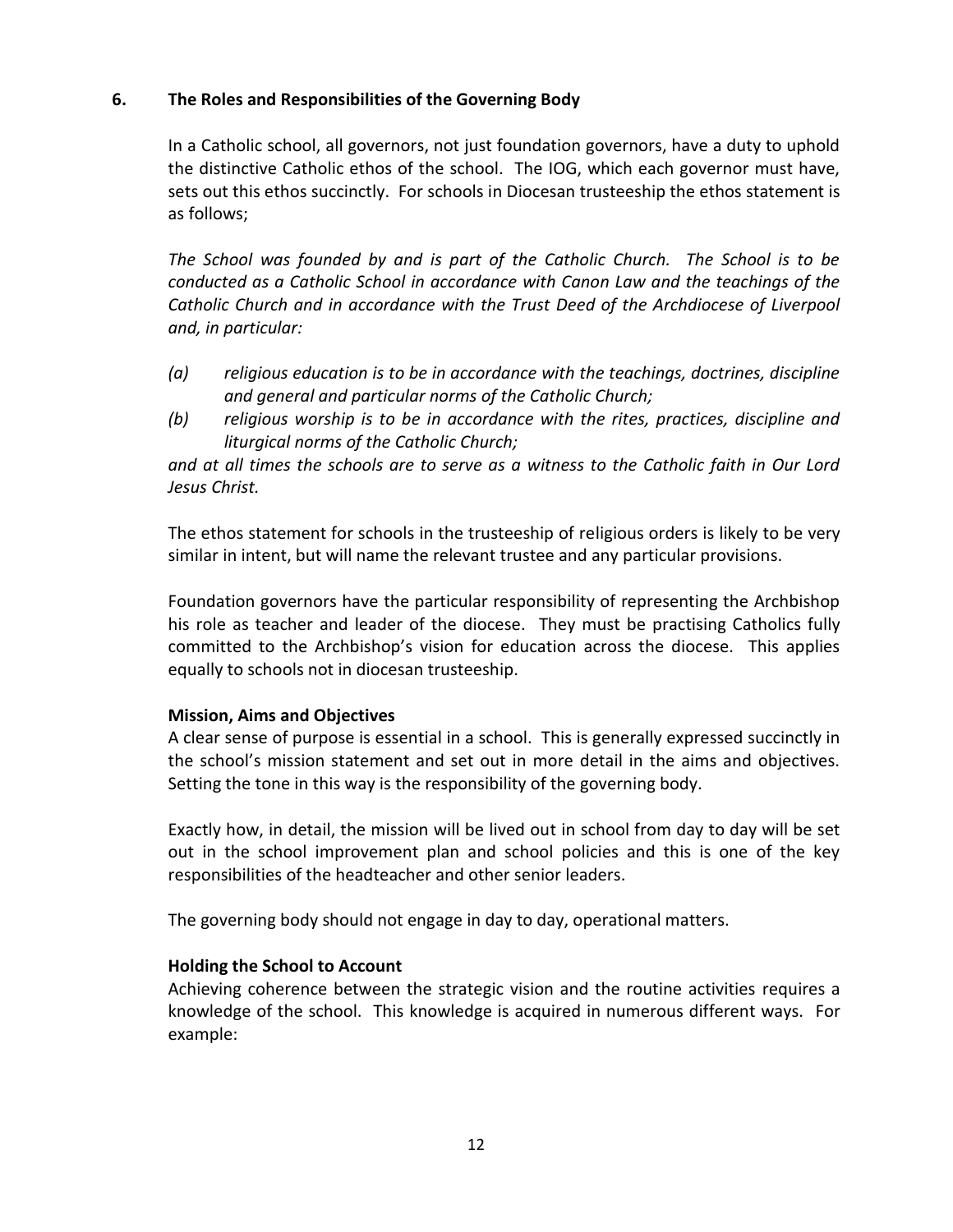# **Reporting to the governing body**

The headteacher and other members of staff should be encouraged to report to governors. The legal requirement placed on them to do this is minimal and much depends on good will and a shared sense of purpose. It is the responsibility of the governing body to negotiate with its staff regarding the content and frequency of reports. Superfluous and onerous reporting should be avoided, as should lengthy descriptions of school activities. Good practice suggests that the template for reporting should be modeled on the current requirements of the diocesan and civil bodies responsible for inspection.

## **Newsletters and letters to parents**

Correspondence should be routinely copied to governors, preferably electronically.

**The school website**

The website should be a good source of information for all members of the school community, not least governors.

## **Visits to school**

Not all governors will be able to visit school while it is in session but some may be able to do so. Official visits should be logged and a very brief note kept regarding the purpose and any conclusions reached. These should be reported to the full governing body by the governor making the visit. Governors' visits should be covered by a policy and an example policy is attached as Annex 1.

Governors must be prepared to *ask challenging and difficult questions* which relate specifically to their key functions, such as *'why are the girls doing so much better than the boys in English but the maths scores are the same?*' or *'Why is the progress pupils make Years three and four slower than elsewhere?'* or *Why are so few pupils entered for GCSE in modern foreign languages?'*

It is never appropriate to ask questions about individual pupils, members of staff or parents in a formal meeting.

## **Employer of Staff**

In a Catholic school, the governing body employs staff working at the school unless there is a contract of employment in place specifying another employer.

Governing bodies should ensure that arrangements are in place to secure good quality advice on all employment issues. This may be secured under cover of a SLA with the local authority, but other service providers are available. If a provider other than the local authority is engaged, care must be taken to ensure that legal cover is included since LA Legal Services may not be prepared to provide cover in cases where the LA has not provided the advice.

The Bishops of England and Wales expect that certain posts will be always be filled by practising Catholics. These posts are headteacher, deputy headteacher, head of RE/RE subject leader and chaplain.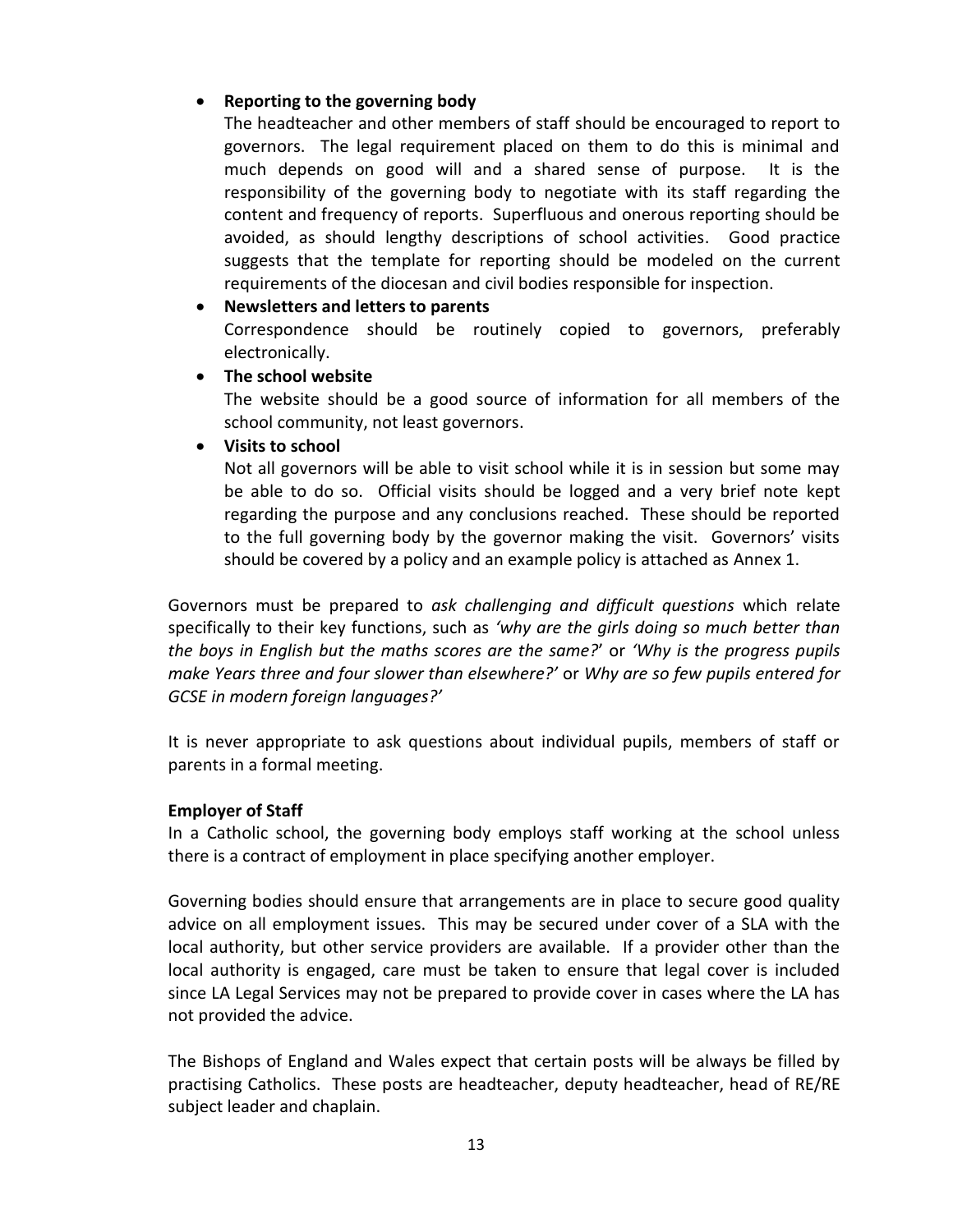Detailed guidance on the appointment of head and deputy headteacher appointments is available by e mail from LACE. This guidance includes a memorandum from the Bishops' Conference explaining in more detail why the bishops make this requirement.

All teachers in Catholic schools whether Catholic or not should be employed under a Catholic Education Service (CES) contract of employment. These are available from the CES website and should be downloaded every time an appointment is made to ensure the most up to date version is being used. It is strongly recommended, although no longer required, that the governing body also adopts CES policies and procedures for discipline and grievance.

In most cases, local authority HR services are content to use CES documentation when working with a Catholic school governing body. Governors should check that this is the case and seek an alternative provider if it is not.

## **The Admission of Pupils**

The governing body of all publically funded Catholic schools is the admissions authority for the school. They are required to follow the statutory *Code of Practice on Admissions.*

The Code may be accessed through the following link or by typing "school admissions code 2014" into your search engine:

[https://www.gov.uk/government/uploads/system/uploads/attachment\\_data/file/3893](https://www.gov.uk/government/uploads/system/uploads/attachment_data/file/389388/School_Admissions_Code_2014_-_19_Dec.pdf) 88/School Admissions Code 2014 - 19 Dec.pdf

Governing bodies should be aware of the timetable for setting the schools admissions policy and arrangements. The following are the key dates for admissions in 2017 and subsequent years:

- Consultation on proposed changes must be for a minimum of **6** weeks and must be take place between **1 October and 31 January**;
- The governing body must determine the policy no later than **28 February;**
- The policy must be published (as a minimum on the school website) and copied to the local authority no later than **15 March;**
- Any objections to the policy must be submitted to the Schools Adjudicator by **15 May;**
- The governing body must supply all the information needed by the local authority by **8 August;**
- The composite prospectus compiled by the local authority must be published on line and in hard copy b**y 12 September.**

Further guidance, including the standard admissions policy widely used this diocese can be found on the website.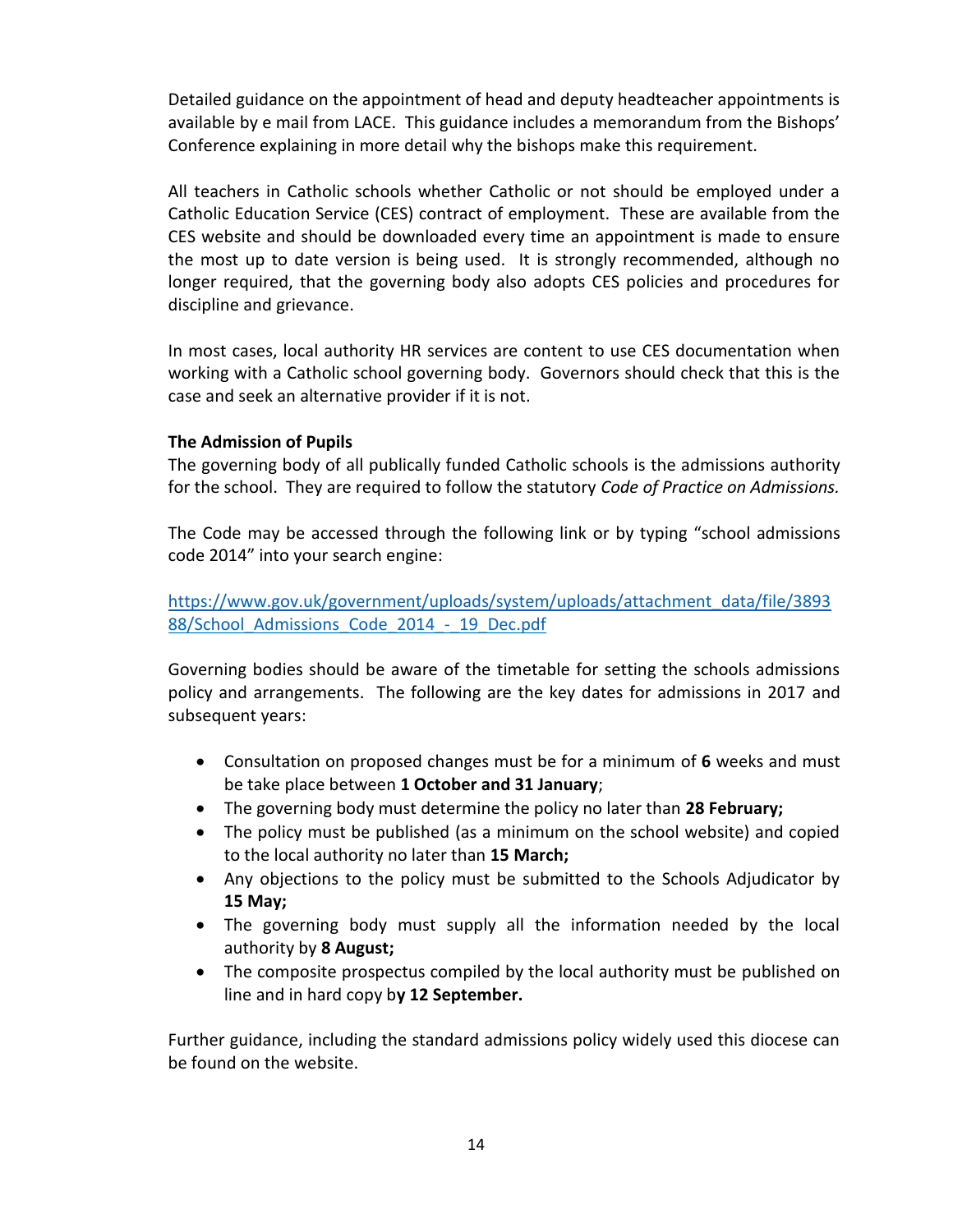#### **The Management of Premises**

#### **General Responsibilities**

Although the majority of school buildings are owned by the Trustees the responsibility for making sure that buildings are maintained in good order is devolved to the school governing body. The trustees, as owners, are however entitled to know about any building work being carried out in the school, even if there is no financial liability falling to the trustee. All building work, regardless of the source of funding must be reported to the diocesan Schools Department.

The headteacher, school business manager or other appropriate senior member of staff will normally be the point of contact for day to day matters in respect of school buildings and grounds.

## **Guidance Available to Schools**

All schools will have the services of an **Area Surveyor** appointed by the diocese. The Area Surveyor will advise in respect of any building work that the Governors deem to be necessary including diocesan and Department for Education (DFE) procedures.

The Area Surveyor will deal with the initial enquiry, arrange for the development of plans if required, undertake any tendering process, act as Construction, Design and Management (CDM) coordinator, ensure all requirements of current legislation are met and make all the necessary arrangements for documentation to be submitted as required.

A list of Area Surveyor for each area can be found on the diocesan website.

The first point of contact at LACE is Lucy Madden, is 0151 522 1077. The Senior Buildings Development Officer is Chris Williams and the Buildings and Development Officer is Steve Roberts, both accessed via Lucy on the same number.

## **Sources of Funding**

**Devolved Formula Capital (DFC)** – This is an annual allocation calculated by formula, based on a lump sum plus an amount per pupil. Schools are notified by letter of the allocations and this is ring-fenced for the individual school. It is expected that DFC is used initially to deal with those items of work identified as urgent in a school's asset management plan or capital development plan. Some things to note with regard to DFC funding are:

- It can be used for:
	- o All capital work in excess of £2,000 (excluding fees and VAT);
	- $\circ$  The purchase of ICT equipment and infrastructure. It may also be used to purchase equipment and loose furniture;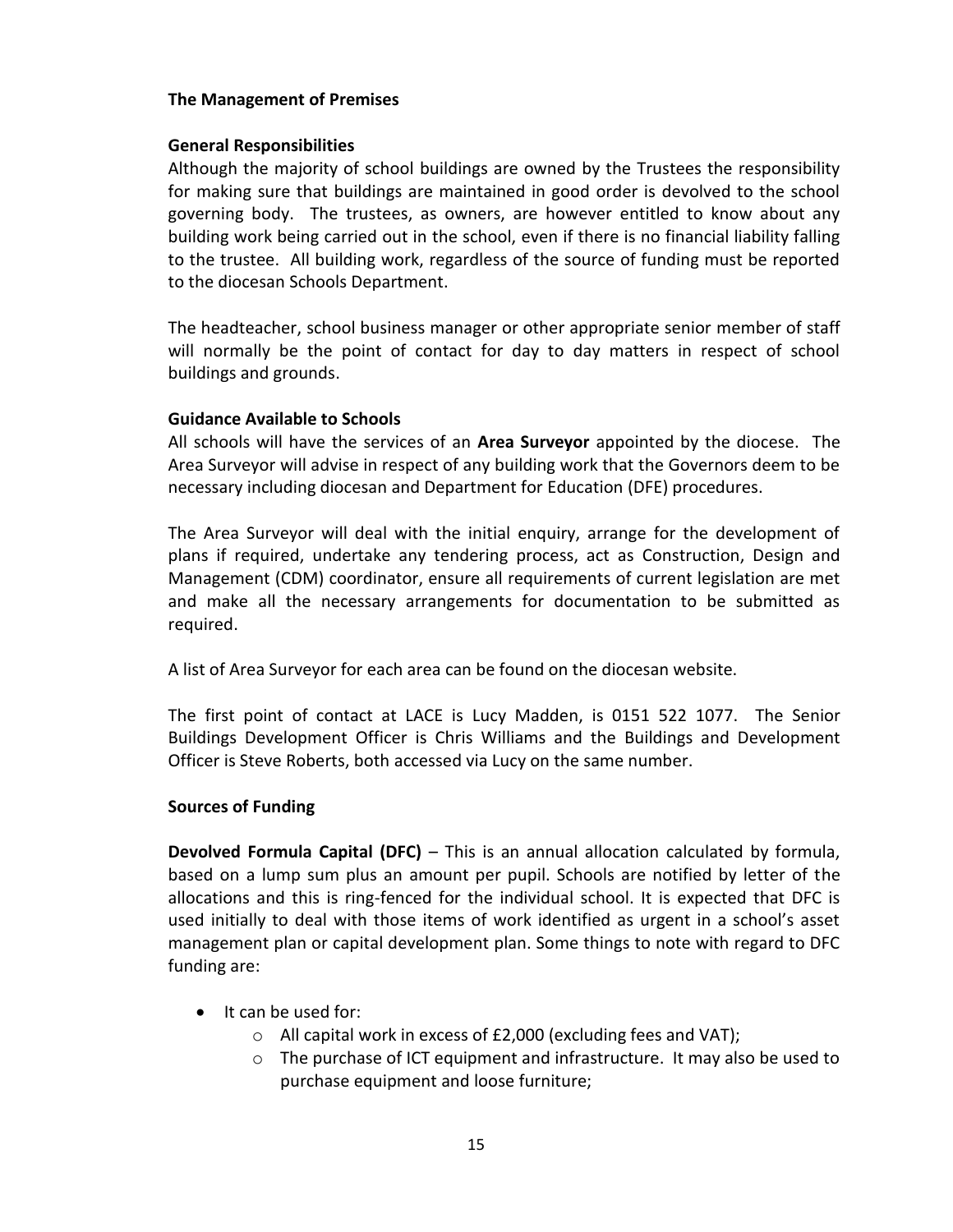- It cannot be used for:
	- o Spending deemed to be revenue items, such as leased equipment or consumables;
	- o Work on playing fields or buildings on playing fields.
- Schools must meet the 10% Governors' contribution for all DFC-funded projects. This funding must be drawn from a separate bank account (which can include schools revenue budgets) for audit purposes
- VAT cannot be claimed on DFC.
- DFC is delegated directly to schools. In turn the overwhelming majority of schools have instructed the Schools Department to hold the funds on their behalf. The DFE has effectively delegated the responsibility for organising and approving work to be carried out in diocesan schools using the DFC allocation. The Schools Department monitors the projects and expenditure on behalf of the schools and meet the DFE annual monitoring requirements on behalf of schools, including an annual return detailing DFC expenditure and a detailed audit on a randomly selected sample of schools.

Further advice on how schools can access their DFC is available on the website.

**Local Authority Co-ordinated Voluntary Aided Programme (LCVAP)** – This is an annual allocation given by the DFE to local authorities for use by the VA Schools. It is generally used for larger capital schemes that schools would find difficulty funding from DFC. LCVAP is a global allocation distributed to specific schemes identified through the Asset Management Plan and may include condition, suitability, sufficiency schemes or a combination of all three.

The distribution of LCVAP funding is undertaken through the Schools Department capital programme and schools have the opportunity to submit requests for funding for consideration in the capital programme

Given the larger size of projects and the limited funding available it is expected that DFC will be used to supplement the LCVAP funding required for any project; this enables projects to be undertaken more quickly and also enables the capital programme to support more projects than would otherwise be the case

The diocesan Central School Building Fund normally provides the 10% liability for this through the Levy

The current capital programme can be viewed on the website.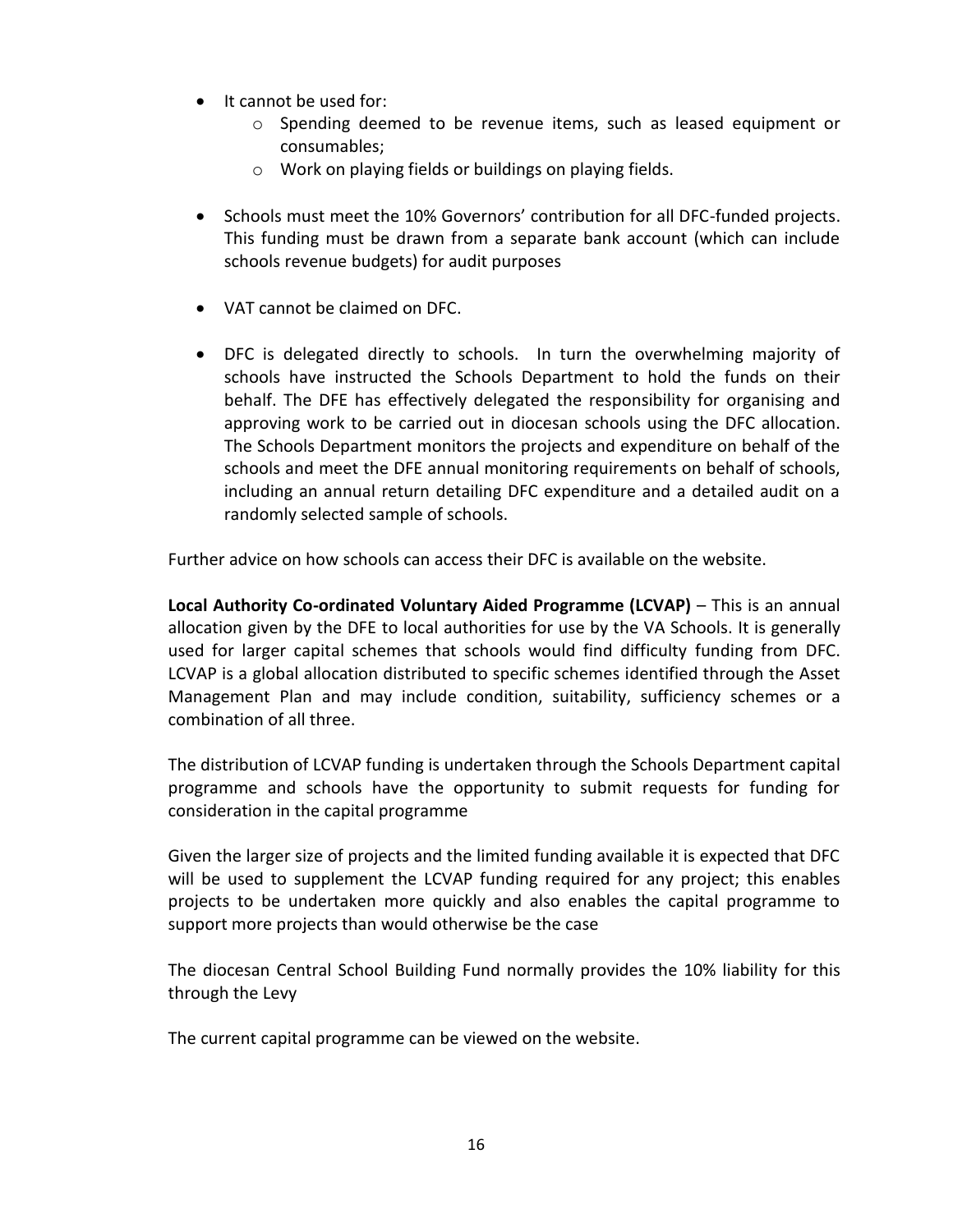## **Governing Bodies' Contribution to Capital Works**

In most all cases capital funding for our schools is provided at the rate of 90%. Payment of the remaining 10% of work funded through DFC will be the responsibility of the school governors.

In the case of LCVAP funding the remaining 10% will normally be met from the diocesan Central School Building Fund (see below). Where a school's delegated budget is used to support a scheme, this must be fully funded (100%) by the school; funding in this circumstance is referred to as Governors' Non Aided (GNA).

In some cases a project may have a mix of funding streams i.e. DFC, GNA, LCVAP or external sponsorship. Any scheme approved by the Building Projects Committee must clearly identify the source of any grant-aided funding and the source of the 10% contribution. Any Governor liability must be paid into the Archdiocesan account before any work begins.

## **Central School Building Fund (The School Levy)**

The Central School Building Fund is used to support the 10% contribution for large capital projects. In recent years this fund has come under increasing pressure, largely as a result of successful bidding.

As a result schools are now asked for a contribution equivalent to £10.00 per pupil (per family) based on the January Form 7 return of the previous academic year. The collection of this Levy, which is also supplemented by a Parish donation, is the only method of funding the large capital schemes that need to be undertaken at our schools. It is important that the Levy 5 is collected and banked since for every £10 that is not collected, £100 worth of work cannot be carried out. Schools are invoiced for their respective levy contribution every April.

Part of the LCVAP approval process includes confirmation of a school's contribution to the levy.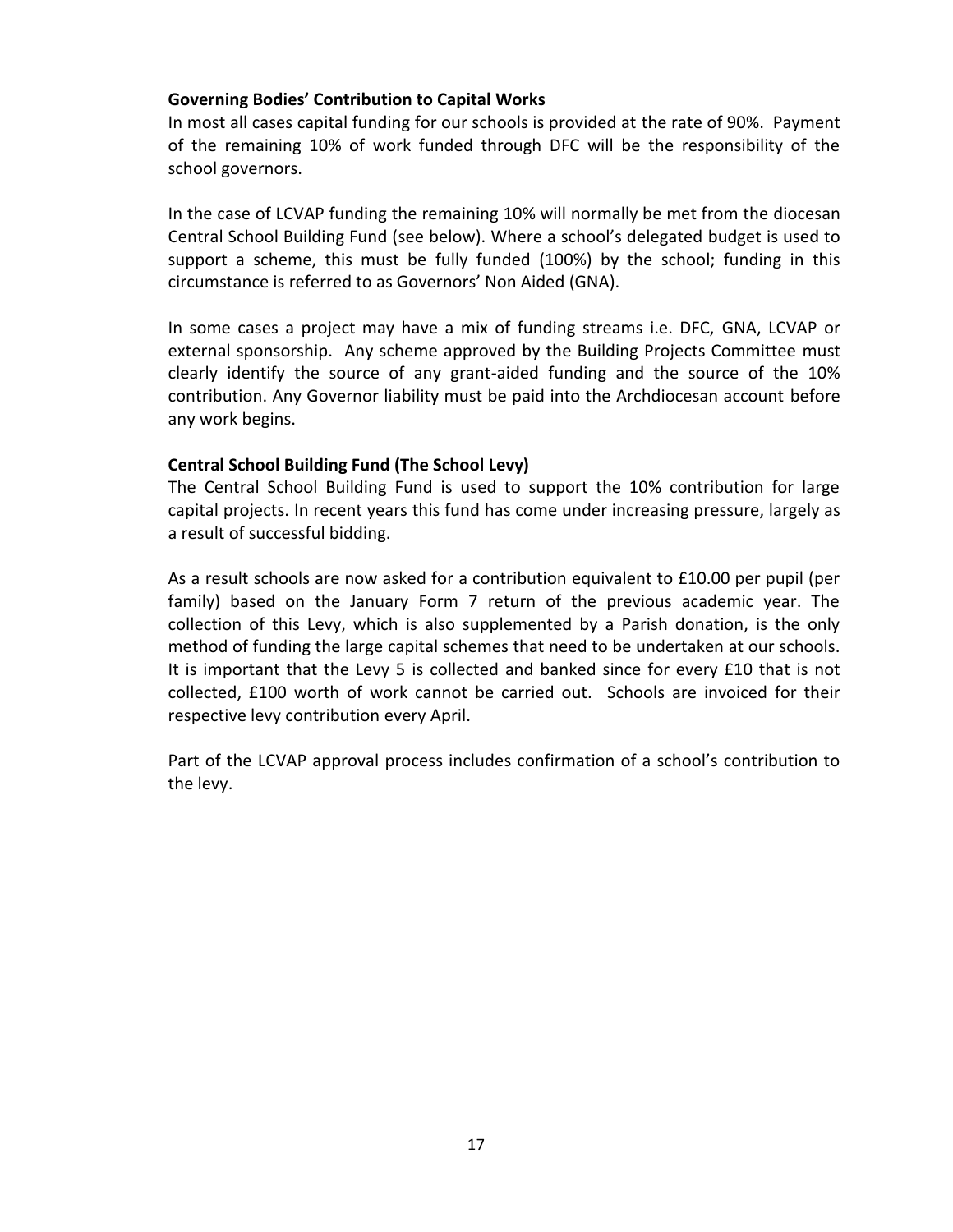#### **7. Religious Education and Collective Worship**

The Christian Education Department is a team dedicated to assisting schools and colleges proclaim the good news.

The Christian Education Department LACE Croxteth Drive Liverpool L17 1AA

Tel: 0151 522 1050 Fax: 0151 522 1060

Email: [initial].[surname]@rcaol.co.uk

**The Team Director** Rev Desmond Seddon

#### **Advisors**

Rev David Melly Dcn Paul Mannings Mrs Denise Hegarty Mrs Pat Peel Mrs Julie Rourke

**Certificate in Catholic Religious Studies (CCRS)** Miss Barbara Hunt

## **Rainbows Co-ordinator**

Mrs Margaret Caulfield

**Administrator** Mrs Louise Falshaw

#### **The 'Section 48' Inspection of Catholic Schools**

The Archbishop of Liverpool is entitled to inspect all Catholic schools located in his diocese, whether or not they are in diocesan trusteeship.

Inspections are conducted under section 48 of the Education Act 2005. The responsibilities of the governing body can be summarised as follows:

- The Catholic life of the school: The mission statement and its review;
- Improvement planning: The link governor for RE and liaison with the RE subject leader/HoD;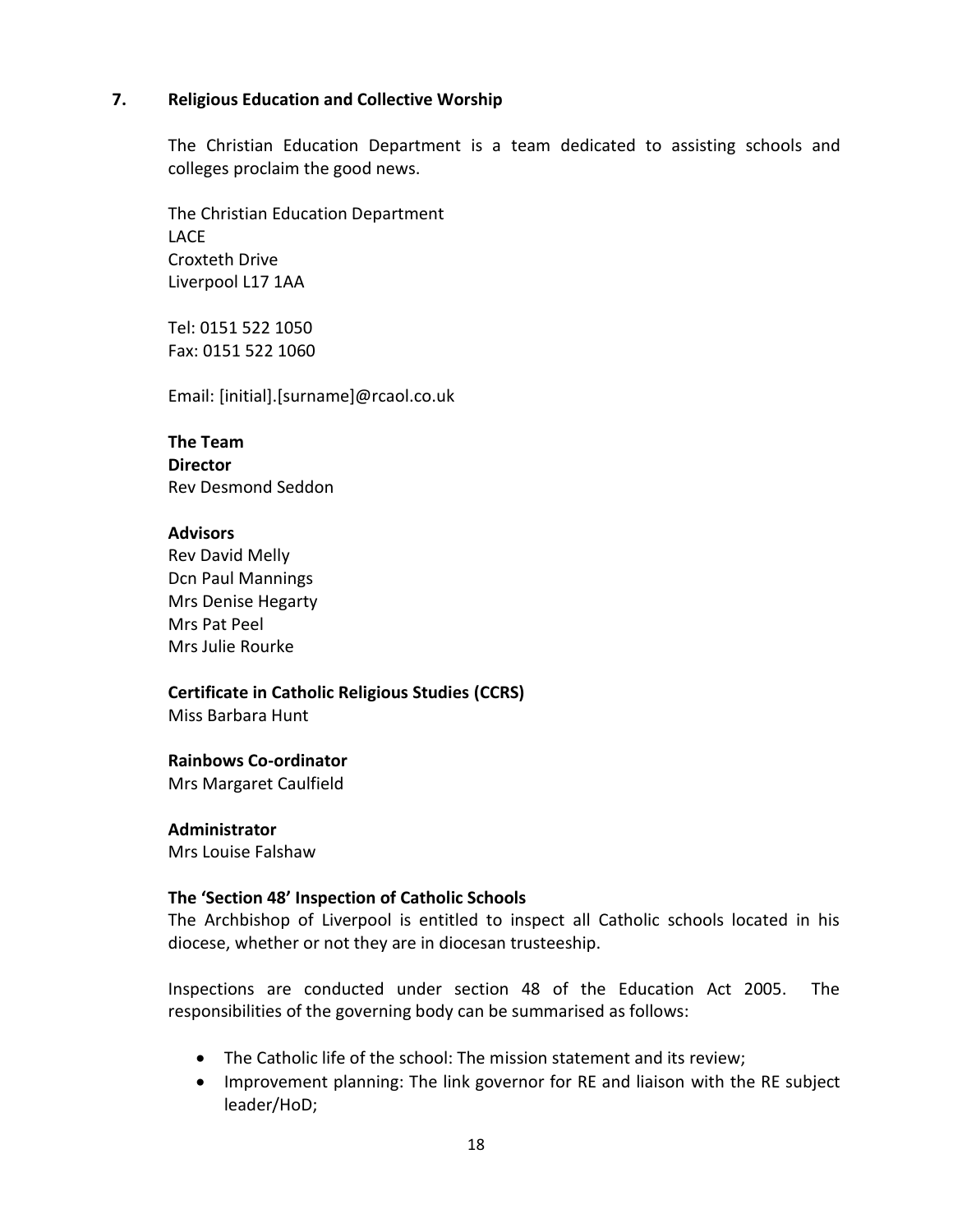- Monitoring of the quality of religious education;
- Analysis of the standards achieved in religious education;
- Curriculum time devoted to classroom RE;
- The resources available for the delivery of RE;
- Collective worship, policy and practice;
- Spiritual and moral development; policies and monitoring;
- Community cohesion: Policy and monitoring.

The schedules for the inspection can be found via the following link: <http://www.liverpoolcatholic.org.uk/Documents501>

Inspection reports on primary schools can be found here: <http://www.liverpoolcatholic.org.uk/Reports---Primary500>

Inspection reports on secondary schools can be found here: <http://www.liverpoolcatholic.org.uk/Reports-Secondary>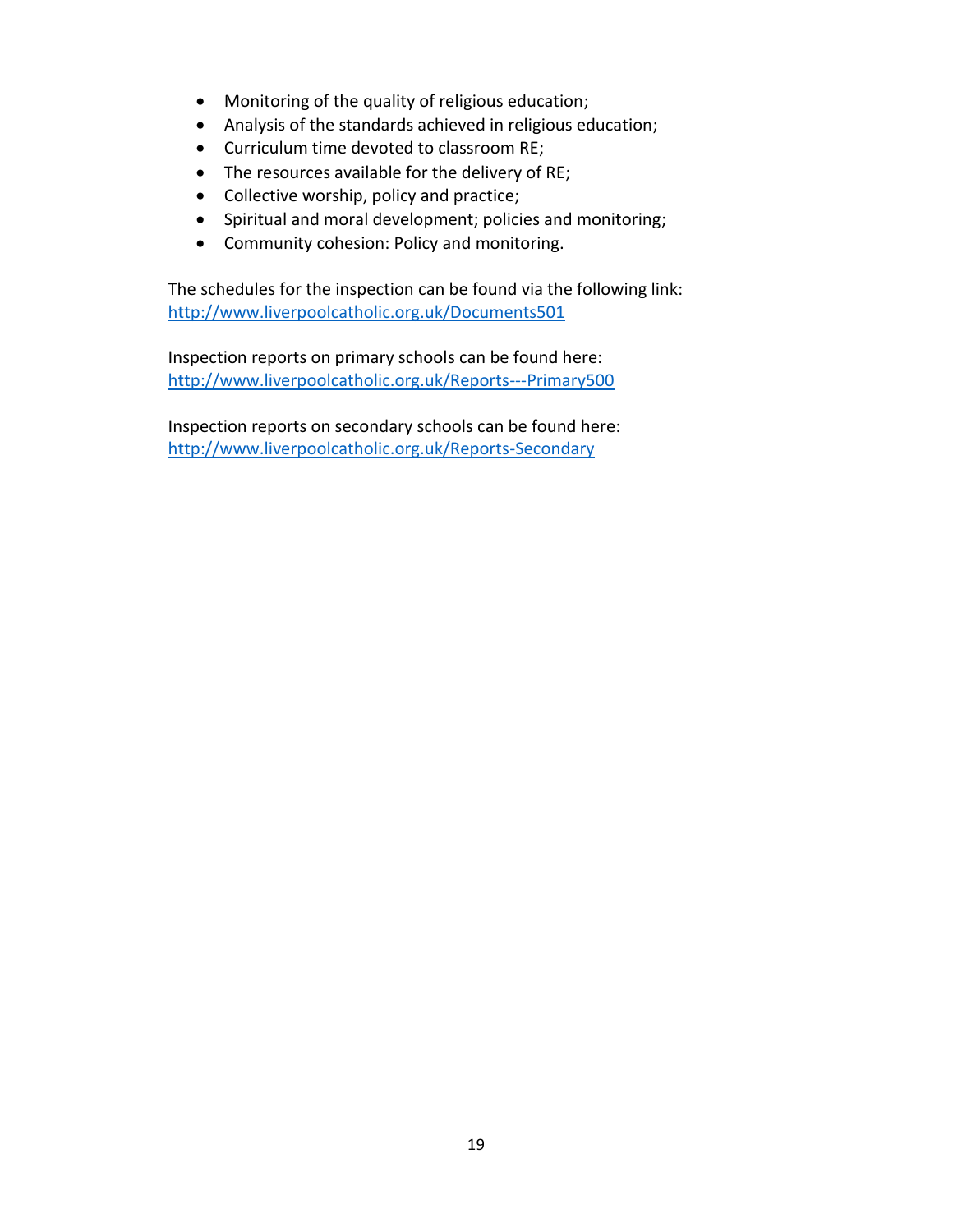## **8. Committees of the Governing Body**

The following tasks and duties must be carried out by the full governing body and may not be delegated to a committee:

- Decisions concerning the content, preparation or variation of the Instrument of Government;
- Appointing, co-opting or removing governors;
- Appointing the chairman and vice chairman and removing the chairman;
- Suspension of governors;
- Regulating governing body proceedings or proceedings of committees;
- Decisions about delegation to or the setting up, membership, proceedings and review of committees, including selection panels;
- The approval of the annual budget plan;
- Deciding arrangements for collective worship;
- Ensuring that sex education is given in a way that encourages pupils to have due regard to moral considerations and the value of family life;
- Prohibiting political indoctrination and securing balanced treatment of political issues;
- Determining and reviewing policies on charges and remissions; and
- Making arrangements for staff dismissal appeals.

For other tasks and duties, the governing body may wish to establish committees.

With effect from 1 September 2015, many governing bodies are smaller than they were previously. In consequence, the number, size and remit of committees is under review.

**There is no statutory requirement for governing bodies in maintained schools to establish any permanent committees**. The governing body must determine the constitution, membership and terms of reference of any committee it establishes and review them annually.

There is no requirement for committees to be comprised solely of governors. The committee may invite anyone it wishes to its meetings to advise, but not vote. The governing body may appoint Associate Members to committees who may be accorded the right to vote.

Committee work is an excellent way of involving staff, or individuals with particular skills or interests in the work of governance without the need to be appointed or elected as members of the governing body. To be quorate, however, a committee must have three governors in attendance. Any committee with fully delegated powers, for example a discipline committee with the power to dismiss staff, must have three governors in attendance to exercise the power.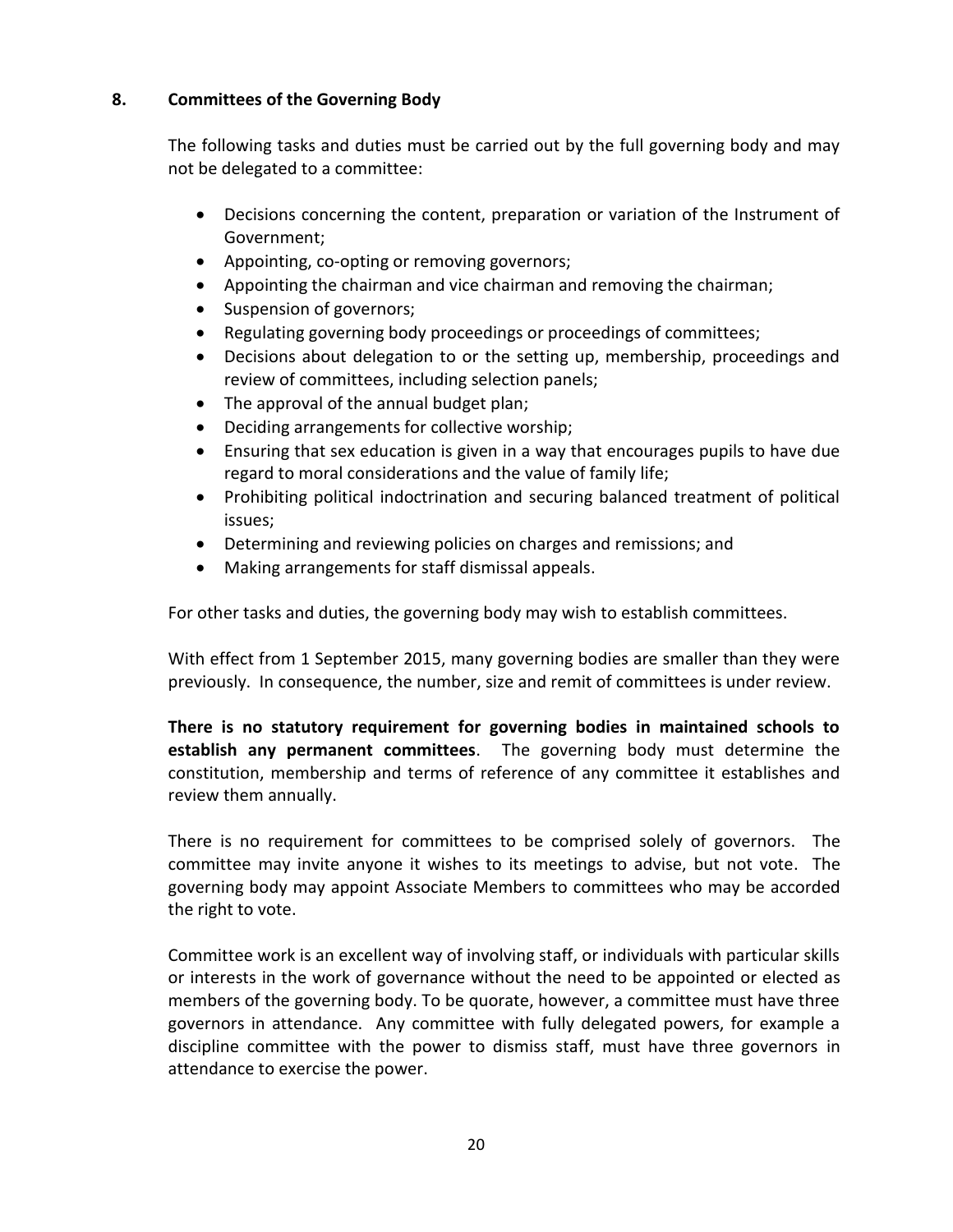Each committee must appoint a clerk. However if the clerk is not present, it may appoint one of its number to assume the clerk's duties. Chief amongst these is to record the proceedings and ensure that the record is presented to a full meeting of the governing body.

## **Possible Committee Structure**

The following guidance is offered as a starting point for discussion within governing bodies. It will be reviewed regularly as good practice emerges.

There is no requirement for a school governing body to delegate anything to a committee other than disciplinary or grievance hearings and appeals which are governed by the relevant procedures.

It makes pragmatic sense however to delegate functions to a smaller group which may have more flexibility over when it is able to meet, will develop expertise in its area of responsibility, will be able to have more detailed and focused discussions and which has the power to appoint associate voting members to add to its skills and knowledge base.

An effective and well-functioning committee structure will significantly enhance the effectiveness of the governing body and ensure that full governing body meetings are no longer than they need to be.

# **Outline/Model Terms of Reference for Committees**

The following will apply to all committees:

# **Membership**

- The governing body will appoint at least three governors to serve on the committee, plus the headteacher;
- The quorum for each meeting shall be three governors;
- The committee may if appropriate appoint associate members and may accord such members the right to vote. The committee may not appoint members of staff as associate members;
- The committee may in addition invite any person to attend its meetings or proceedings where such a person has knowledge skills and/or experience which would be of assistance to the committee;
- The committee will appoint a clerk who may be a member of the committee.

# **The Duties of the Clerk**

- To arrange meetings of the committee at least once in each term (or three times per year) with additional meetings as required;
- To prepare an agenda for the meeting and keep a note of proceedings;
- To prepare a report on the work of the committee for each governing body meeting;
- To maintain a record of the work of the committee.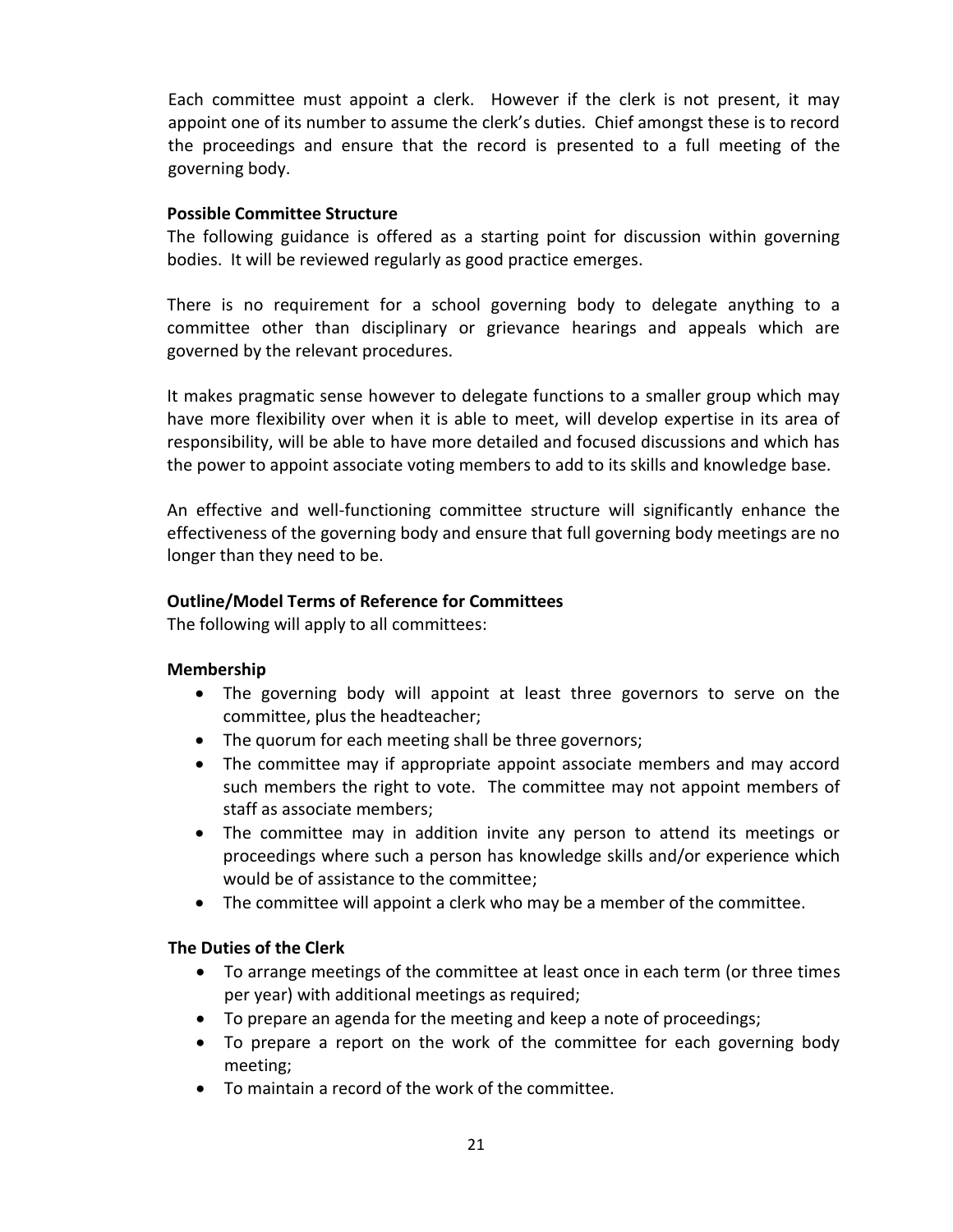## **Training and Development**

The committee will ensure that its members attend training and development events relevant to its remit to ensure that their knowledge and skills are kept updated and relevant.

## **Delegation**

The governing body delegates to the committee the authority to make decisions on its behalf unless not so authorised in the terms of reference.

The work of the governing body could be organised under the following broad headings. This will not be appropriate in every case:

#### **Finance and Resources Committee**

- Budgets
- Financial management
- Premises
- Staffing
- Business management

#### **Pupil Support Committee**

- Mission and Ethos
- Parents
- Attendance and punctuality
- Personal development and well being
- EYFS outcomes
- Safeguarding
- Community cohesion
- **•** Equalities

## **Standards Committee**

- Standards/data/outcomes for pupils
- Teaching and learning
- Narrowing the gap
- Leadership and management
- Target setting

In more detail:

## **Finance & Resources Committee**

The Committee will take responsibility for:

- monitoring and evaluating the budget allocated to the school to achieve best value;
- ensuring the governing body and the headteacher comply with local authority financial regulations;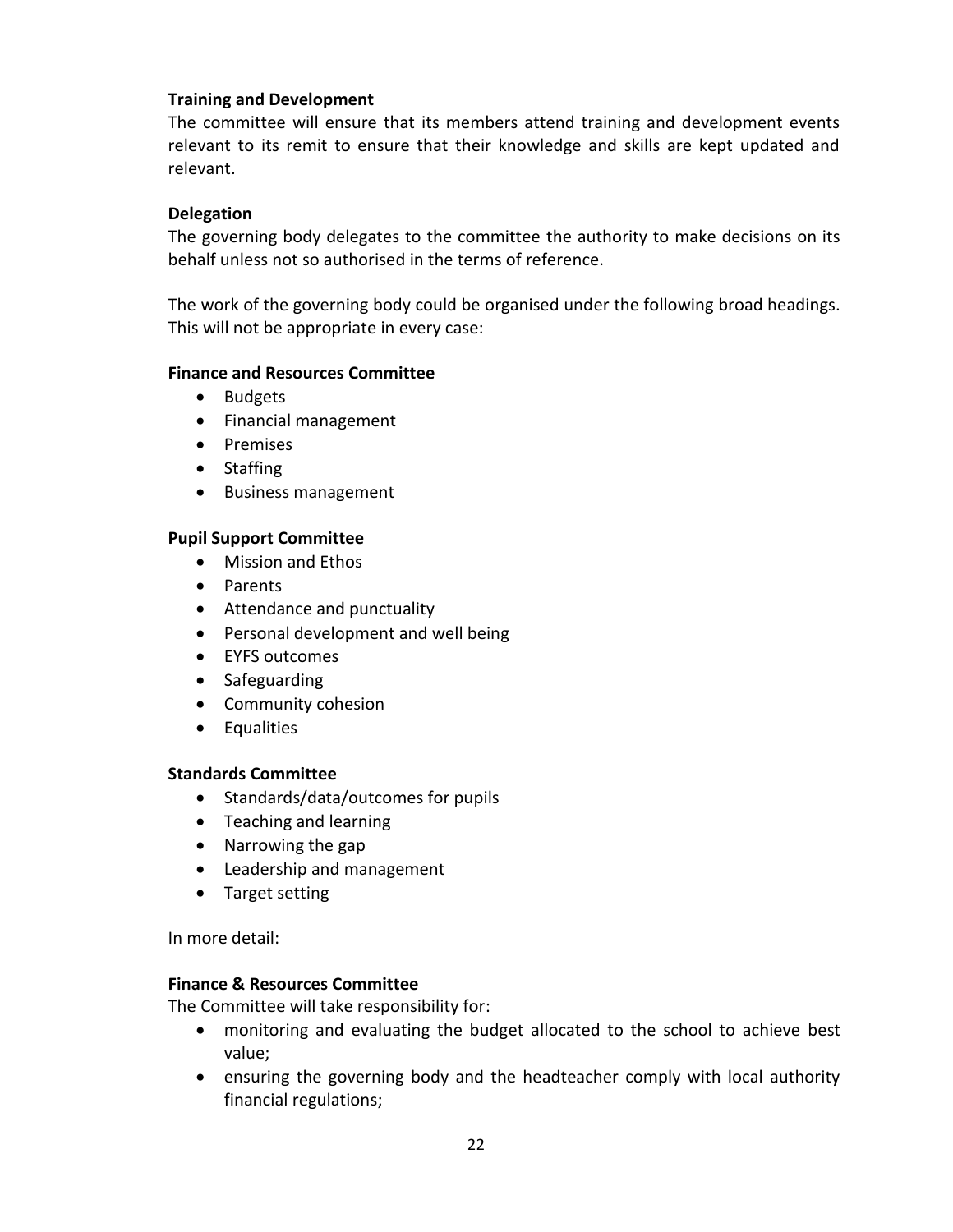- reviewing staff pay and conditions;
- agreeing procedures for staff conduct and discipline;
- setting priorities for improvement and monitoring and evaluating the impact of improvement plans which relate to the committee's area of operation;
- developing and reviewing policies identified within the school's policy review programme and in accordance with its delegated powers.

# **The committee will accept full delegated responsibilities for the following duties:**

- Preparation and presentation of an annual budget to the full governing body for approval;
- Agree the level of financial delegation to the Headteacher;
- Ensure that the principles of 'best value' are adhered to;
- Review, monitor and evaluate the annual maintenance programme;
- Project manage maintenance, repairs and redecoration within the budget allocation;
- Recommend an appropriate staffing structure to the full governing body for approval;
- Recruit, select and appoint staff;
- Secure the effective implementation of performance management procedures;
- Monitor and evaluate the effectiveness of partnerships in securing improved pupil outcomes.

# **The committee will provide guidance to the full governing body for the following, which cannot be delegated:**

- Approval of the annual budget;
- Appointment of Headteacher, and Deputy Headteacher;
- Approval of the staffing structure for the school.

# **Standards Committee**

The committee will take the lead on:

- monitoring and evaluating rates of progress and standards of achievement by pupils, including any underachieving groups;
- ensuring that the curriculum is balanced, broadly based, meets the needs of all pupils and complies with statutory requirements;
- setting priorities for improvement and monitoring and evaluating the impact of improvement plans which relate to the committee's area of operation ;
- developing and reviewing policies identified within the school's policy review programme and in accordance with its delegated powers.

# **To accept full delegated responsibilities for the discharge of the following duties:**

The committee will monitor and evaluate:

- the effectiveness of leadership and management;
- the impact of quality of teaching on rates of pupil progress and standards of achievement;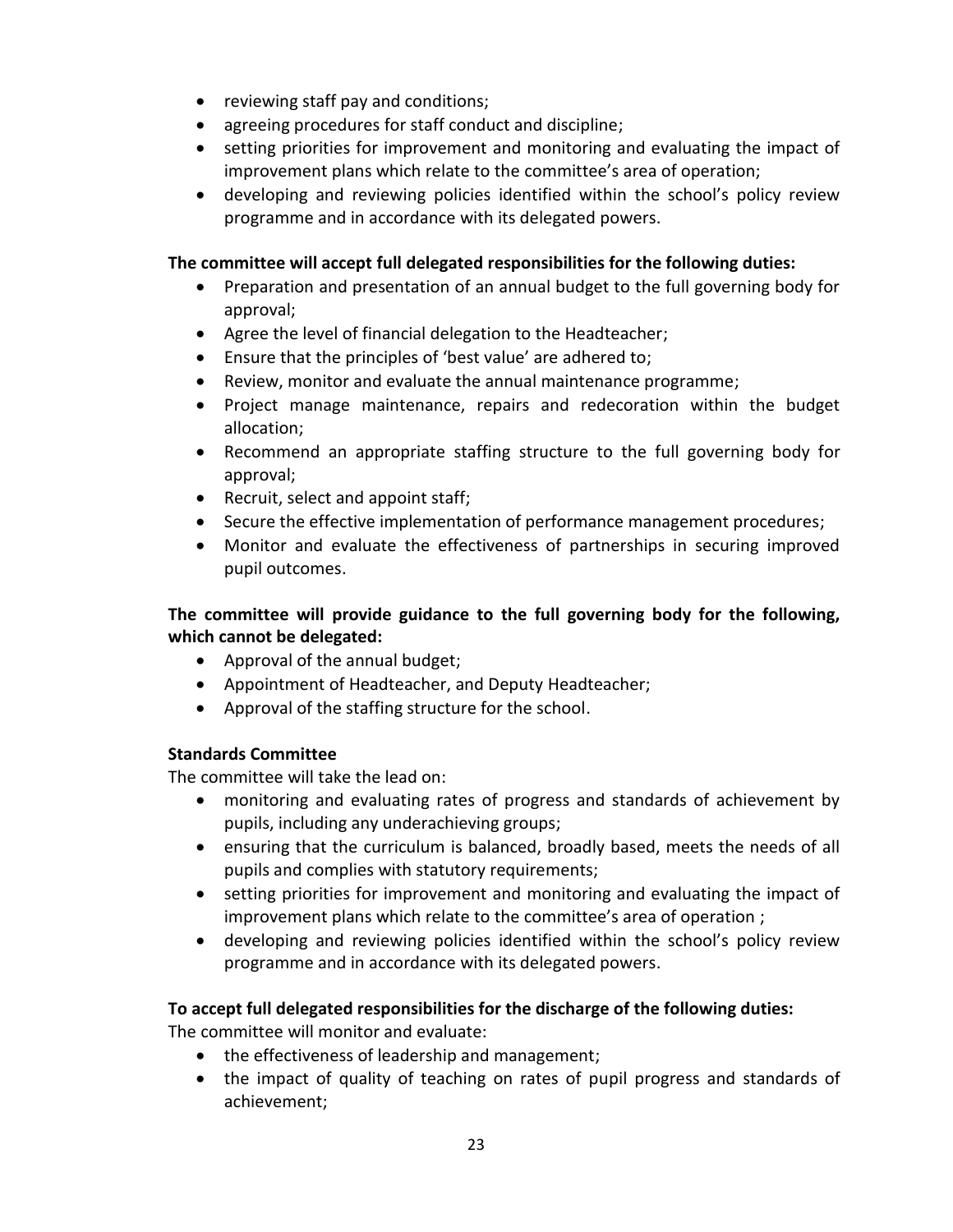- the impact of continuing professional development on improving staff performance;
- the effectiveness of provision for children with special educational needs;
- the quality of the curriculum in securing high standards of achievement;
- the impact of any actions or interventions taken to address differential standards of achievement or rates of progress within groups of pupils (eg SEN, gender, free school meals, BME, EAL, children in care etc);
- pupil achievement.

# **The committee will advise the governing body on the following, which are not delegated:**

- Setting realistic and sufficiently challenging statutory end of key stage targets;
- The school's curriculum statement;
- Approval of school policies on sex and relationships education and religious education

# **Pupil Support Committee**

The committee will take the lead on:

- ensuring the health, safety and well-being of staff and pupils;
- promoting community cohesion and inclusive practice relating to race, gender and disability equality;
- overcoming barriers to learning;
- parental and community liaison;
- setting priorities for improvement and monitoring and evaluating the impact of improvement plans which relate to the committee's area of operation;
- developing and reviewing policies identified within the school's policy review programme and in accordance with its delegated powers.

# **The committee will accept full delegated responsibility for the discharge of the following duties:**

- To agree annual attendance targets and monitor progress towards achieving these;
- To gather the views of stakeholders and report on these, in order that outcomes are effectively used to inform planning;
- To monitor and evaluate:
	- o the impact of the school's punctuality, attendance and behaviour policies;
	- $\circ$  the quality of the school's provision for personal development and wellbeing;
	- o the effectiveness of care, guidance and support for learners;
	- o the extent to which pupils feel safe;
	- o the extent to which pupils adopt healthy lifestyles;
	- o the extent to which pupils contribute to the school and wider community;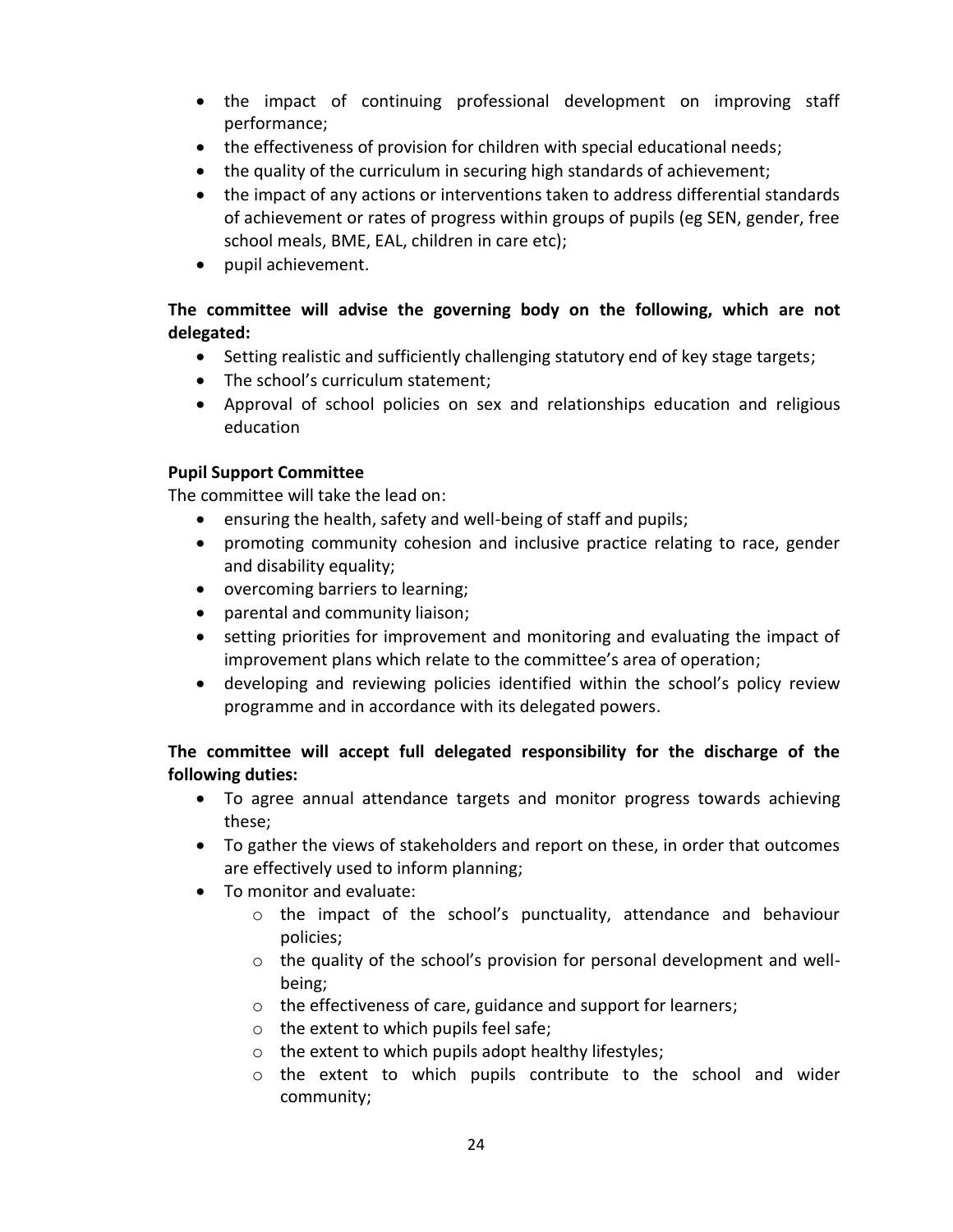- o the extent to which pupils develop workplace and other skills that will contribute to their future economic well-being;
- o the extent of pupils' spiritual, moral, social and cultural development;
- o the effectiveness with which the school promotes equal opportunity and tackles discrimination;
- o the effectiveness with which the school promotes community cohesion;
- o the effectiveness of safeguarding policies and procedures and ensure that the school complies with all health and safety and other safeguarding regulations (including child protection and safe recruitment).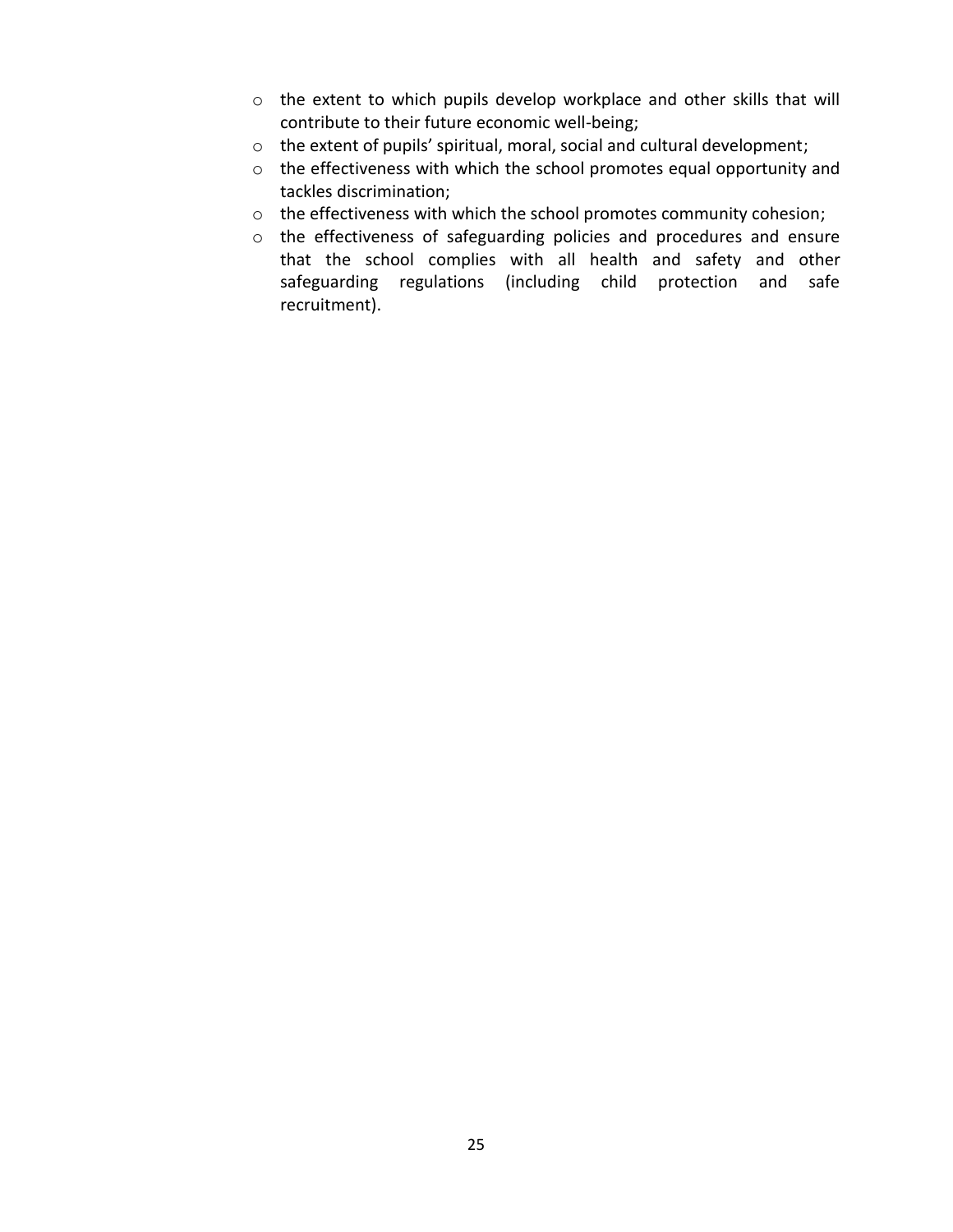## **9. Improving Governance**

Since September 2012, OFSTED has focussed increasingly on governance, although it is no longer the subject of a discrete judgement. The chief criticism in reports is that governing bodies rely too heavily on the information provided by the headteacher.

Governing bodies should therefore reflect regularly on how they can improve their own effectiveness. This section suggests some questions governors may wish to ask themselves.

*Do you know what OFSTED said about governance in your most recent inspection? What has been done in response?*

*What other ways in addition to listening to the head does your governing body use to find out what is going on in school?*

OFSTED reports that governing bodies do not provide sufficient challenge to headteachers and other senior leaders.

*How does your governing body balance the undoubted need to provide support but at the same time to challenge effectively?*

Many headteachers' reports to governors are lengthy and detailed. A lot of work goes into their preparation. The head may be resentful of any suggestion that they are not sufficient.

*How does your governing body identify what information it requires from the headteacher and why it is needed?*

Strong and effective governing bodies:

- Understand their role and how it complements that of the headteacher;
- Have a clear understanding of the key issues facing the school;
- Have a range of skills that bring something extra;
- Work on enhancing their ability to understand data and what needs to be done where indicated by the data;
- Wish to hear from middle leaders about their work and future plans and how these link to the larger school improvement plan;
- Are a visible and welcome presence in the school;
- Set challenging targets for performance at all levels and have high expectations;
- Do not rely solely on information provided by the headteacher.

## *Evaluate your governing body against these measures:*

The All Party Parliamentary Group on Educational Governance and leadership has prepared a list of 20 'self-evaluation' questions for governors.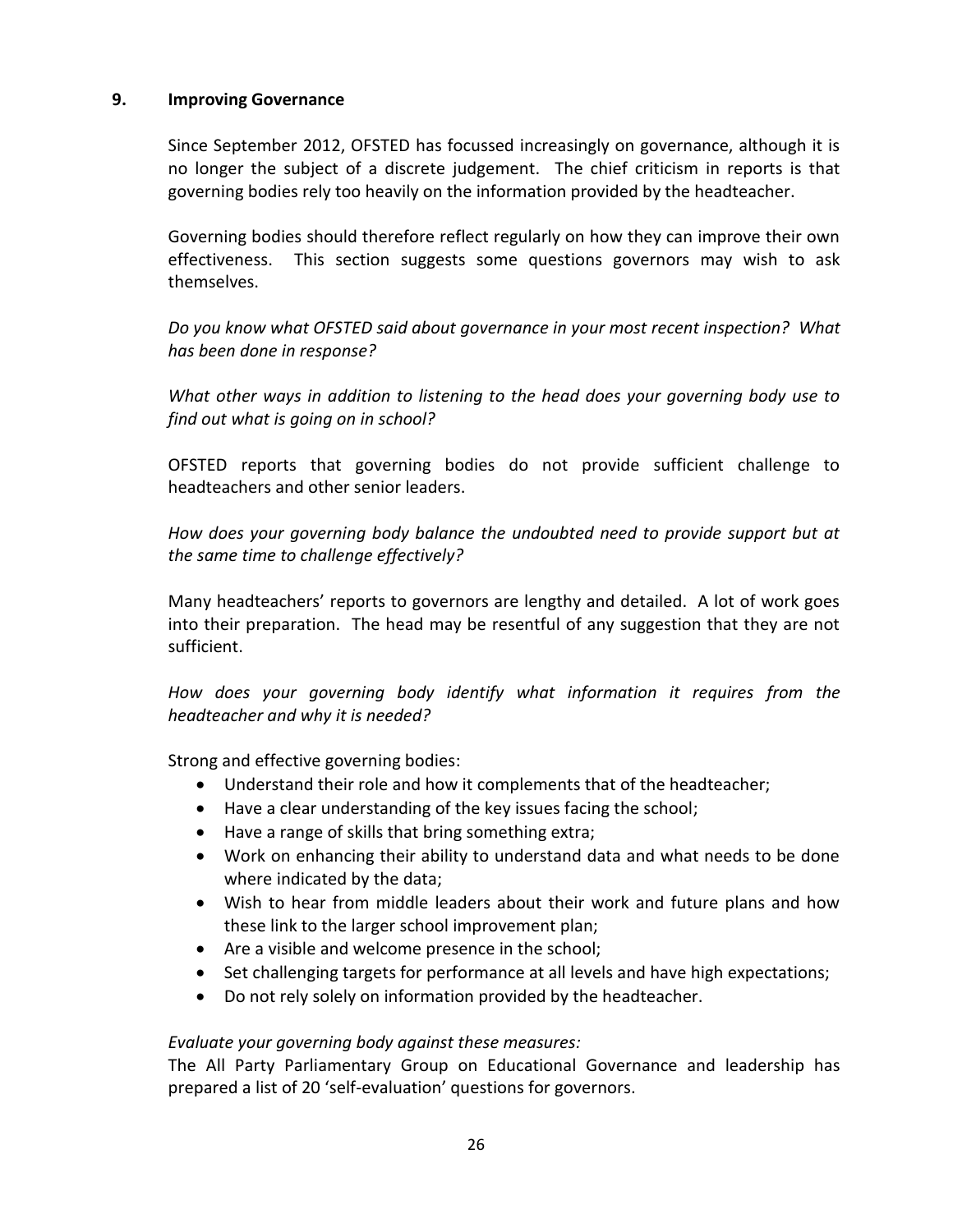# **Governing board effectiveness**

# **Right Skills: Do we have the right skills on the governing board?**

1. Have we completed a skills audit which informs the governor specification we use as the basis of governor appointment and interview?

# **Effectiveness: Are we as effective as we could be?**

- 2. How well do we understand our roles and responsibilities, including what it means to be strategic?
- 3. Do we have a professional clerk who provides legal advice and oversees the governing board's induction and development needs?
- 4. Is the size, composition and committee structure of our governing board conducive to effective working?
- 5. How do we make use of good practice from across the country?

# **Role of the chair: Does our chair show strong and effective leadership?**

- 6. Do we carry out a regular 360° review of the chair's performance and elect the chair each year?
- 7. Do we engage in good succession planning so that no governor serves for longer than two terms of office and the chair is replaced at least every six years?
- 8. Does the chair carry out an annual review of each governor's contribution to the board's performance?

# **Vision, ethos and strategy**

# **Strategy: does the school have a clear vision and strategic priorities?**

- 9. Does our vision look forward three to five years, and does it include what the children who have left the school will have achieved?
- 10. Have we agreed a strategy with priorities for achieving our vision with key performance indicators against which we can regularly monitor and review the strategy?
- 11. How effectively does our strategic planning cycle drive the governing board's activities and agenda setting?

# **Engagement: are we properly engaged with our school community, the wider school sector and the outside world?**

- 12. How well do we listen to, understand and respond to our pupils, parents and staff?
- 13. How do we make regular reports on the work of the governing board to our parents and local community?
- 14. What benefit does the school draw from collaboration with other schools and other sectors, locally and nationally?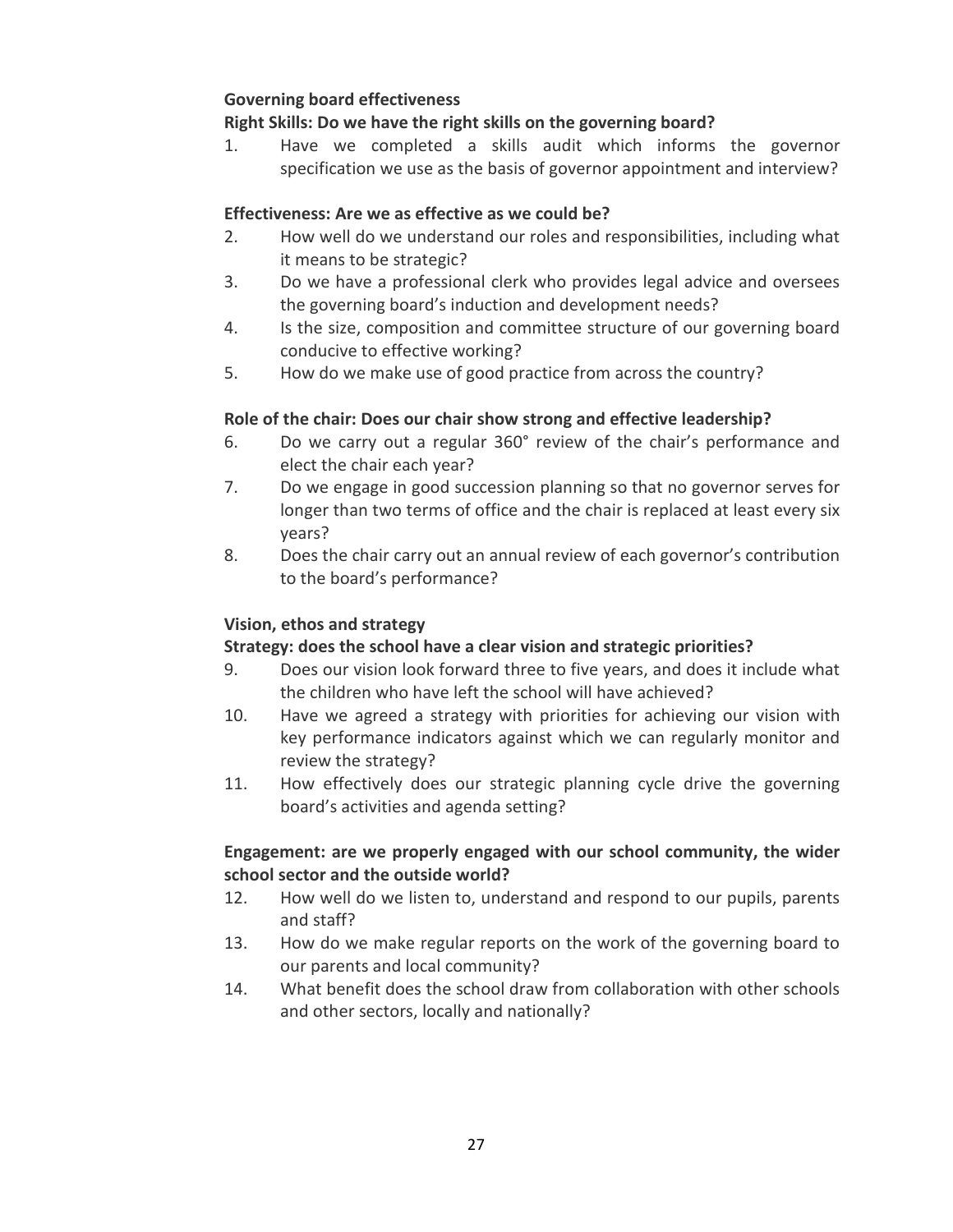# **Effective Accountability**

# **Accountability of the executive: do we hold the school leaders to account?**

- 15. How well do we understand the school's performance data (including inyear progress tracking data) so we can properly hold school leaders to account?
- 16. Do governors regularly visit the school to get to know it and monitor the implementation of the school strategy?
- 17. How well does our policy review schedule work and how do we ensure compliance?
- 18. Do we know how effective performance management of all staff is within the school?
- 19. Are our financial management systems robust so we can ensure best value for money?

# **Impact: are we having an impact on outcomes for pupils?**

20. How much has the school improved over the last three years, and what has the governing board's contribution been to this?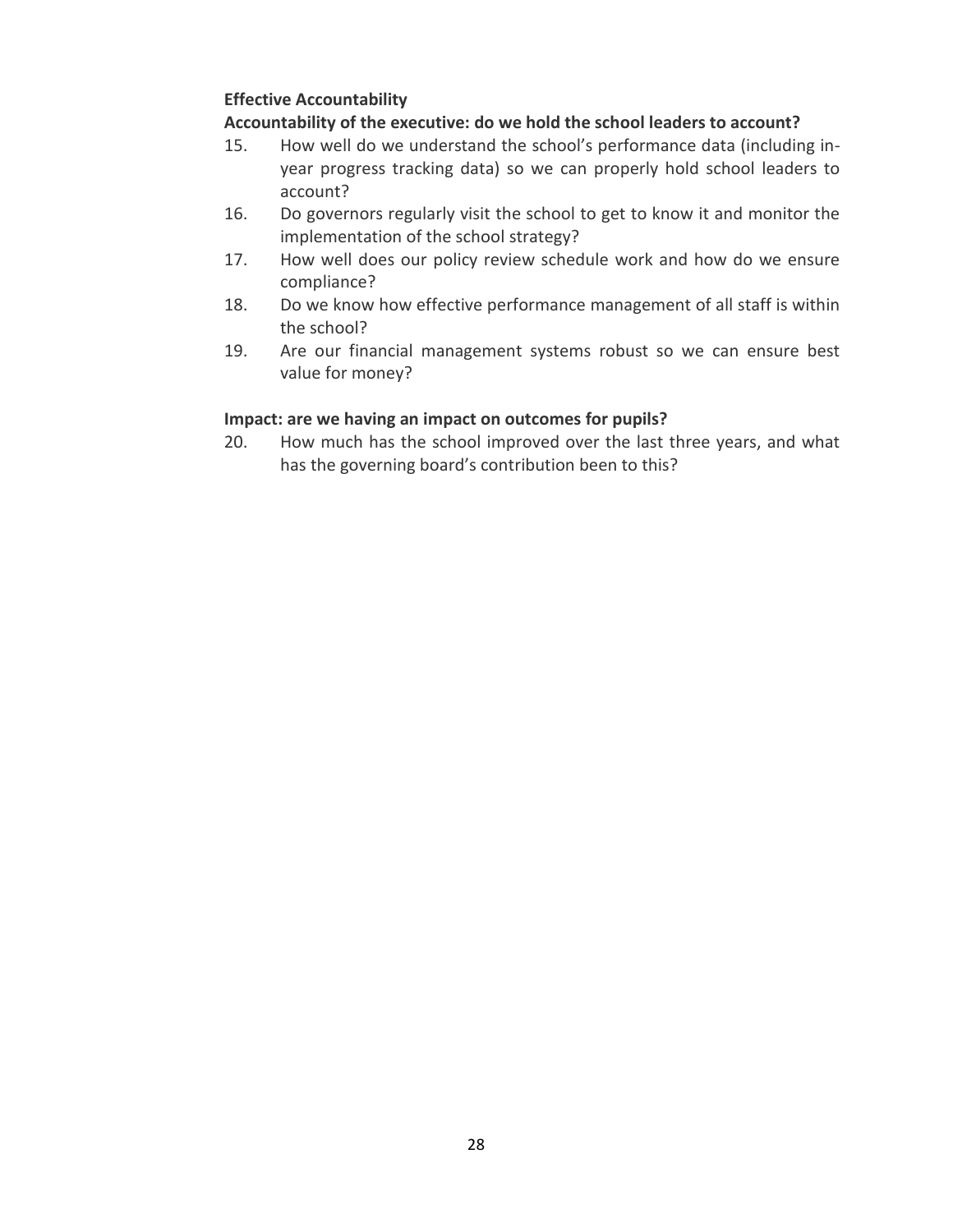## **Code of Conduct for the Governing Body**

#### **SCHOOL NAME:**

The governing body is the school's accountable body. It is responsible for the conduct of the school and for promoting high standards. The governing body aims to ensure that children are attending a successful school which provides them with a good education and supports their well-being.

As governors of a voluntary aided school with a religious character we have a legal responsibility to ensure that the school is conducted according to Christian values and the teachings of the Catholic Church. However, whilst all governors share the same generic responsibilities it is the foundation governors who are appointed in order to fulfil special legal responsibilities. Briefly, these are:

- to preserve and develop the school's religious character; and
- to ensure that the school is conducted in accordance with the trust deed of the Archdiocese of Liverpool.

#### **The governing body has the following core strategic functions:**

Establishing the strategic direction by:

- setting the vision, values and objectives for the school;
- agreeing the school improvement strategy with priorities and targets
- meeting statutory duties

Ensuring accountability, by:

- appointing the Headteacher;
- monitoring progress towards targets;
- performance managing the Headteacher;
- engaging with stakeholders;
- contributing to school self-evaluation.

Ensuring financial probity, by:

- setting the budget;
- monitoring spending against the budget;
- ensuring value for money is obtained;
- ensuring risks to the organisation are managed.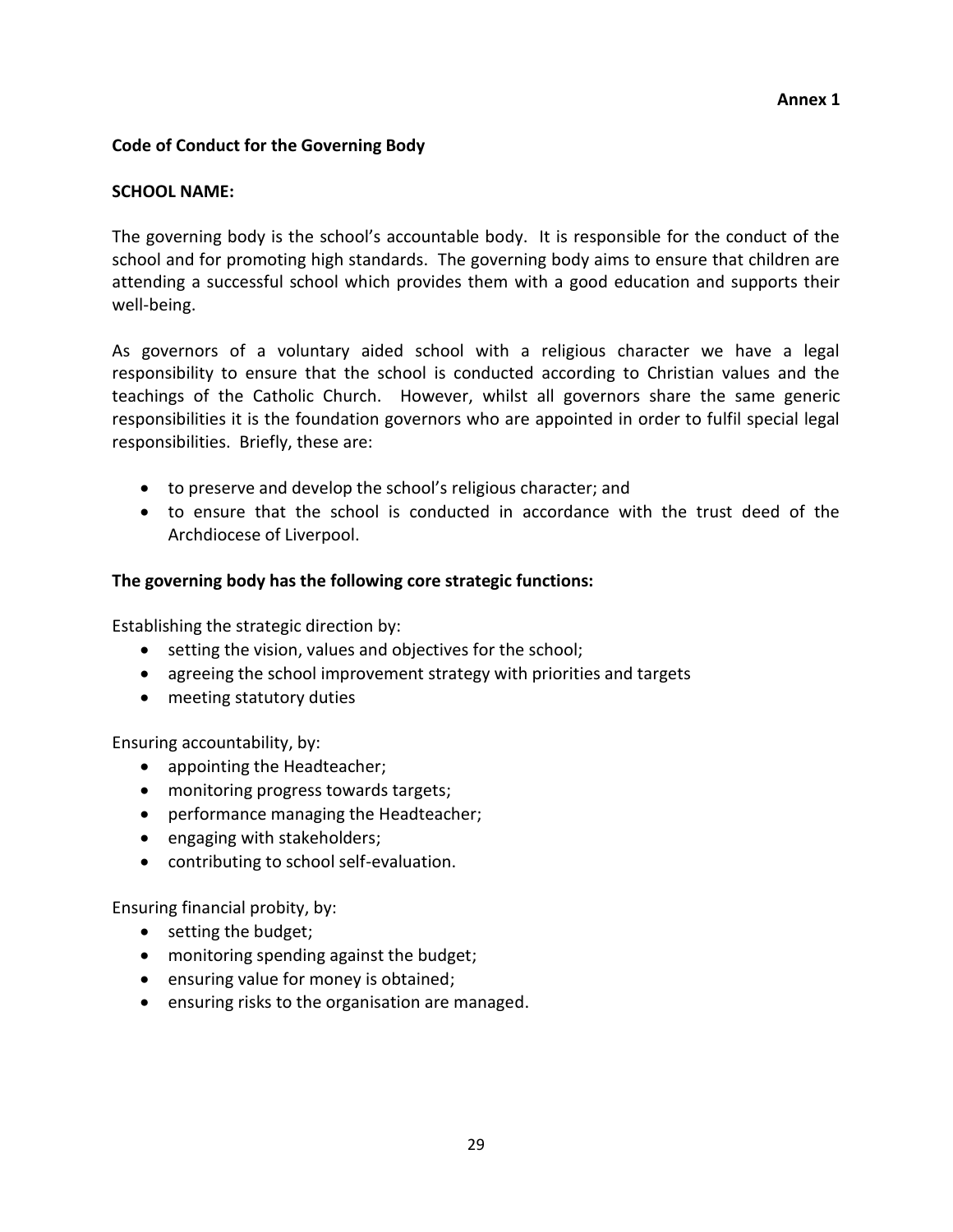## **As individuals on the governing body we agree to the following:**

## **Roles and Responsibilities**

- We understand the purpose of the governing body and the role of the Headteacher;
- We accept that we have no legal authority to act individually, except when the governing body has given us delegated authority to do so, and therefore we will only speak on behalf of the governing body when we have been specifically authorised to do so;
- We accept collective responsibility for all decisions made by the governing body or its delegated agents. This means that we will not speak against majority decisions outside the governing body meeting;
- We have a duty to act fairly and without prejudice, and in so far as we have responsibility for staff, we will fulfil all that is expected as a good employer;
- We will encourage open government and will act appropriately;
- We will consider carefully how our decisions may affect the community and other schools;
- We will always be mindful of our responsibilities to maintain and develop the ethos and reputation of our school. Our actions with the school and the local community will reflect this;
- In making or responding to criticism or complaints affecting the school we will follow the procedures established by the governing body;
- We will actively support and challenge the Headteacher;
- We are aware of the Seven Nolan Principles of Public Life.

## <https://www.gov.uk/government/publications/the-7-principles-of-public-life>

## **Commitment**

- We acknowledge that accepting office as a governor involves the commitment of significant amounts of time and energy;
- We will each involve ourselves actively in the work of the governing body and accept our fair share of responsibilities, including service on committees or working groups;
- We will make full efforts to attend all meetings and where we cannot attend explain in advance why we are unable to;
- We will get to know the school well and respond to opportunities to involve ourselves in school activities;
- We will visit the school, with all visits to school arranged in advance with staff and undertaken within the framework established by the governing body and agreed with the Headteacher;
- We will consider seriously our individual and collective needs for training and development and will undertake relevant training.

## **Relationships**

 We will strive to work as a team in which constructive working relationships are actively promoted;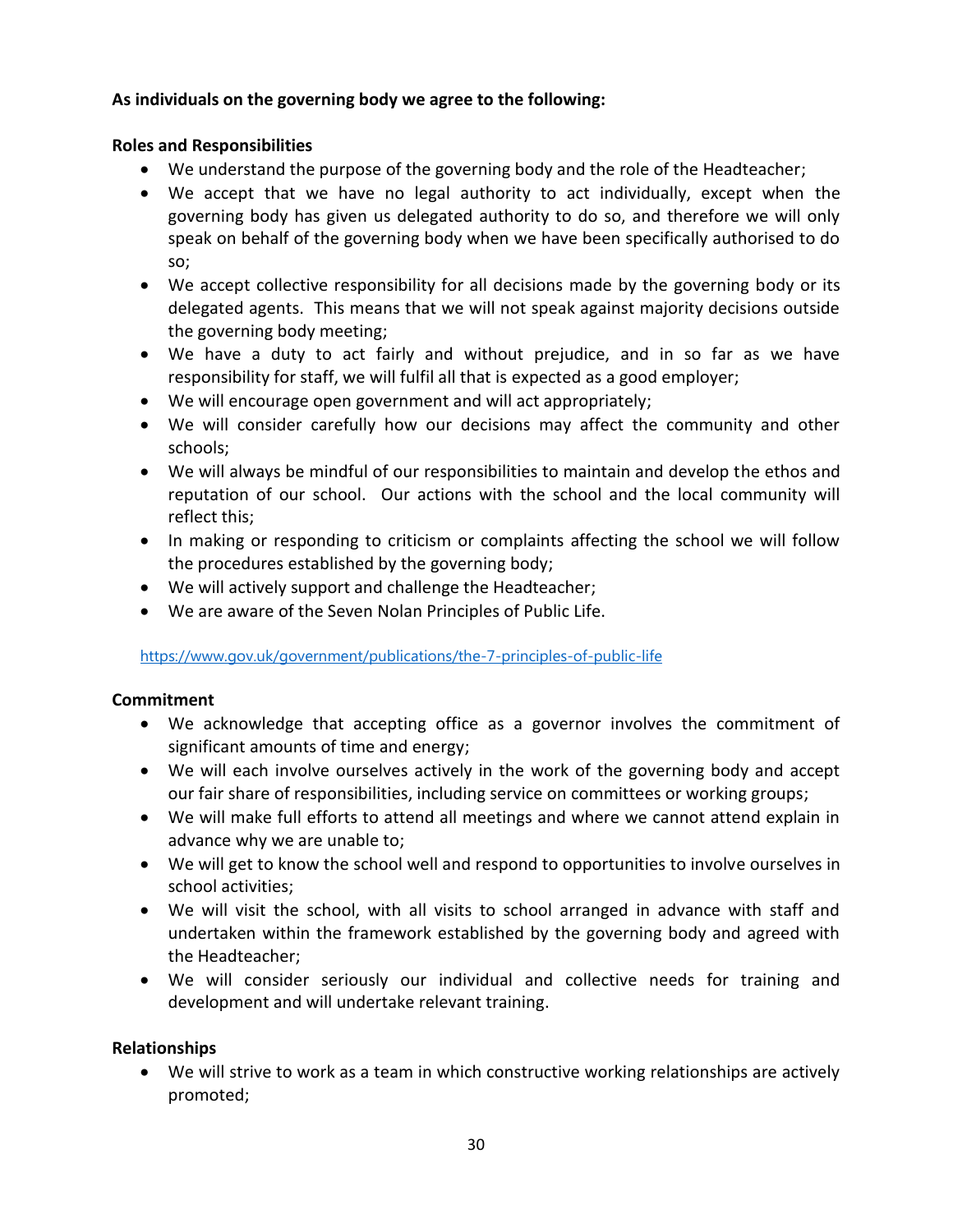- We will express views openly, courteously and respectfully in our communications with other governors;
- We will support the chair in their role of ensuring appropriate conduct both at meetings and at all times;
- We are prepared to answer queries from other governors in relation to delegated functions and take into account any concerns expressed, and we will acknowledge the time, effort and skills that have been committed to the delegated function by those involved;
- We will seek to develop effective working relationships with our Headteacher, staff and parents, the local authority and other relevant agencies and the community.

# **Confidentiality**

- We will observe complete confidentiality when matters are deemed confidential or where they concern specific members of staff or pupils, both inside and outside the school;
- We will exercise the greatest prudence at all times when discussions regarding school business arise outside a governing body meeting;
- We will not reveal the details of any governing body vote.

# **Conflicts of Interest**

- We will record any pecuniary or other business interest that we have in connection with the governing body's business in the Register of Business Interests, and if any such conflicted matter arises in a meeting we will offer to leave the meeting for the appropriate length of time;
- Similarly, we will declare and personal interest, such as friend and family connections, and offer to leave the meeting for the appropriate length of time;
- We will act in the best interests of the school as a whole and not as a representative of any group, even if elected to the governing body.

# **Breach of this Code of Conduct**

- If we believe this Code has been breached, we will raise this issue with the chair and the chair will investigate; the governing body will only use suspension / removal as a last resort after seeking to resolve any difficulties or disputes in more construction ways;
- Should it be the chair we believe has breached this Code, another governor, such as the vice chair, will investigate.

# **Adapted from the NGA Code of Practice for School and academy Governing Bodies, August 2014**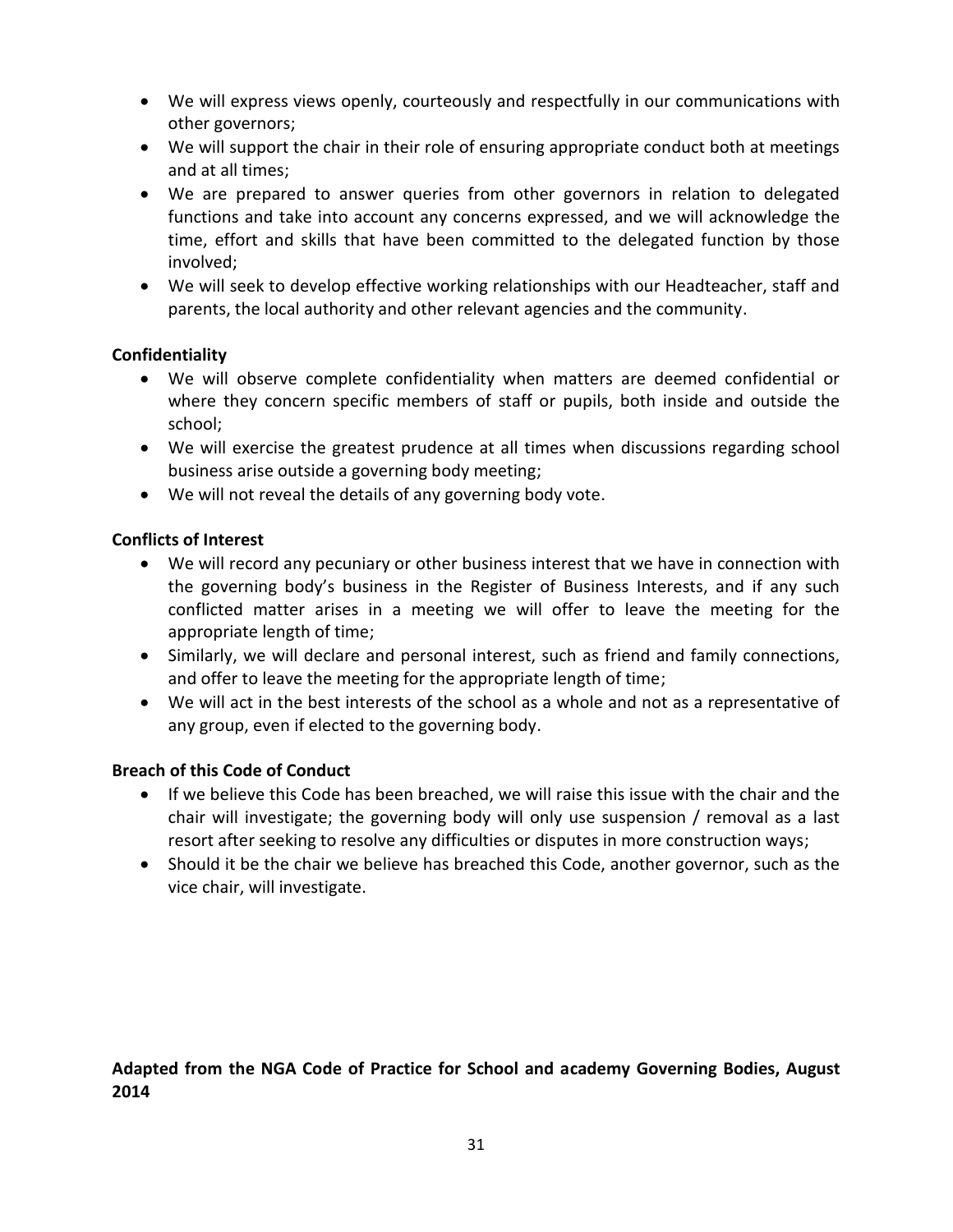The professional school staff welcome visits from individual governors. This policy explains why such visits are valuable and sets out a framework of reasonable expectations for all parties for the conduct of visits.

# **Why should a governor visit the school?**

The governing body as a collective whole has many essential duties and responsibilities, principal amongst which are:

- To ensure that education at the school is conducted in accordance with the teachings of the Catholic Church and that the school serves as witness at all times to the Catholic faith in Our Lord Jesus Christ;
- To ensure that the school strives, at all times, to achieve excellence in all its pursuits;
- To ensure that all activities in the school are conducted in accordance with the school's Mission Statement.

In the main, the governing body achieves this by receiving reports at its meetings on specific aspects of the school's work from the relevant professionals, including the staff of the school and appropriately qualified and skilled external partners, such as officers of Sefton Council, the Archdiocese of Liverpool and various government agencies such as Ofsted.

In order to evaluate and understand fully the reports presented to the governing body, it is essential for individual governors to experience the context in which the school works from day to day. This experience and understanding can only come from visits to the school whilst it is in session.

It is important that governors remember the purpose of governor visits is not to assess the quality of teaching or to pursue issues that relate to the day-to-day management of the school other than as agreed with the head teacher. Such visits must be viewed by staff as a genuine interest on the part of the governor rather than an inspection or judgement of the work of an individual.

The most effective visits will be those which form part of a strategic programme to:

- Improve governor knowledge of the school, its staff, needs, priorities, strengths and areas for improvement;
- Monitor and assess the priorities as outlined in the development plan;
- Assist the governing body in fulfilling its statutory duties.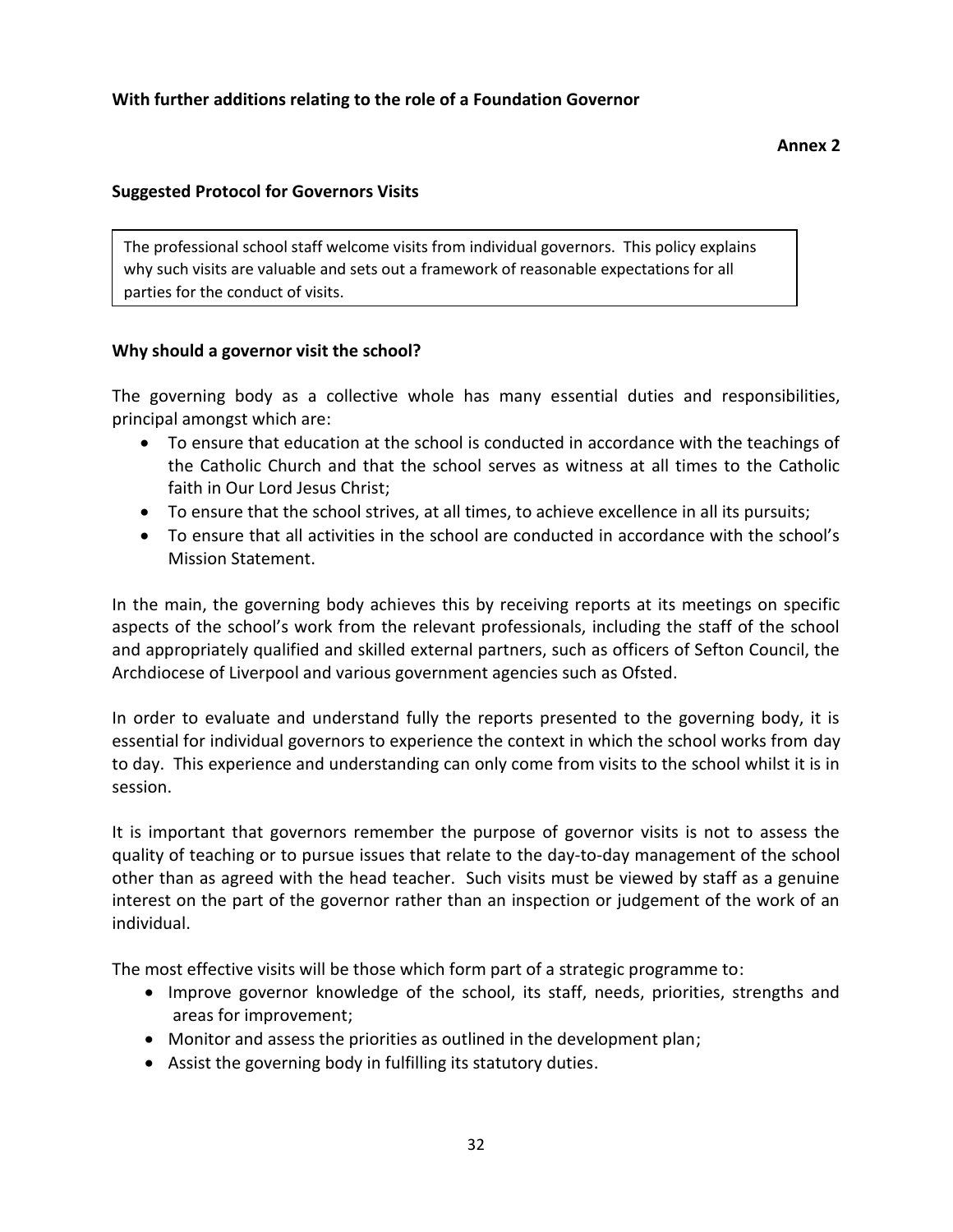The purpose of this policy is to ensure that visits are constructive and are valued as an important part of the school's self-evaluation process.

## **Planning the visit**

A carefully planned visit by a governor can generate evidence that will inform decision-making by the whole governing body or its committees. It is essential that governors and staff are clear about the reasons for such visits and have agreed the way in which the particular visit should be conducted.

## **1. Before the visit**

Every visit should have a clearly defined focus and should be pre-arranged. This focus may be prompted by:

- A specific responsibility for an area of work delegated by the governing body to an individual governor, for example, special educational needs;
- A monitoring activity arising from an action plan;
- A suggestion from the headteacher;
- An issue arising from a discussion within a governing body or committee meeting;
- The need to review a specific policy.

The member of staff who will accompany the governor during the visit should be identified at an early stage and early conversation should take place to discuss and clarify the focus and the practicalities, formalities and courtesies.

## **2. During the visit**

The visiting governor is expected to comply with all normal rules applying to visitors including being punctual, reporting to reception on arrival, signing in and wearing a badge. Be aware that schools run to a very strict timetable. Arriving early or late for an appointment may be disruptive or difficult to manage. Do not expect a member of staff to break off from another activity to accommodate arrival or departure at other than the agreed times.

During the visit, the governor should:

- Be discrete, courteous and respectful to all staff and pupils;
- Avoid communicating any judgements or giving any impression that the visit is an inspection;
- Be open minded and prepared to learn;
- Be prepared to think in ways that may differ from previous experience;
- Engage with pupils if and when invited to do so;
- Show interest in the work;
- Remain objective.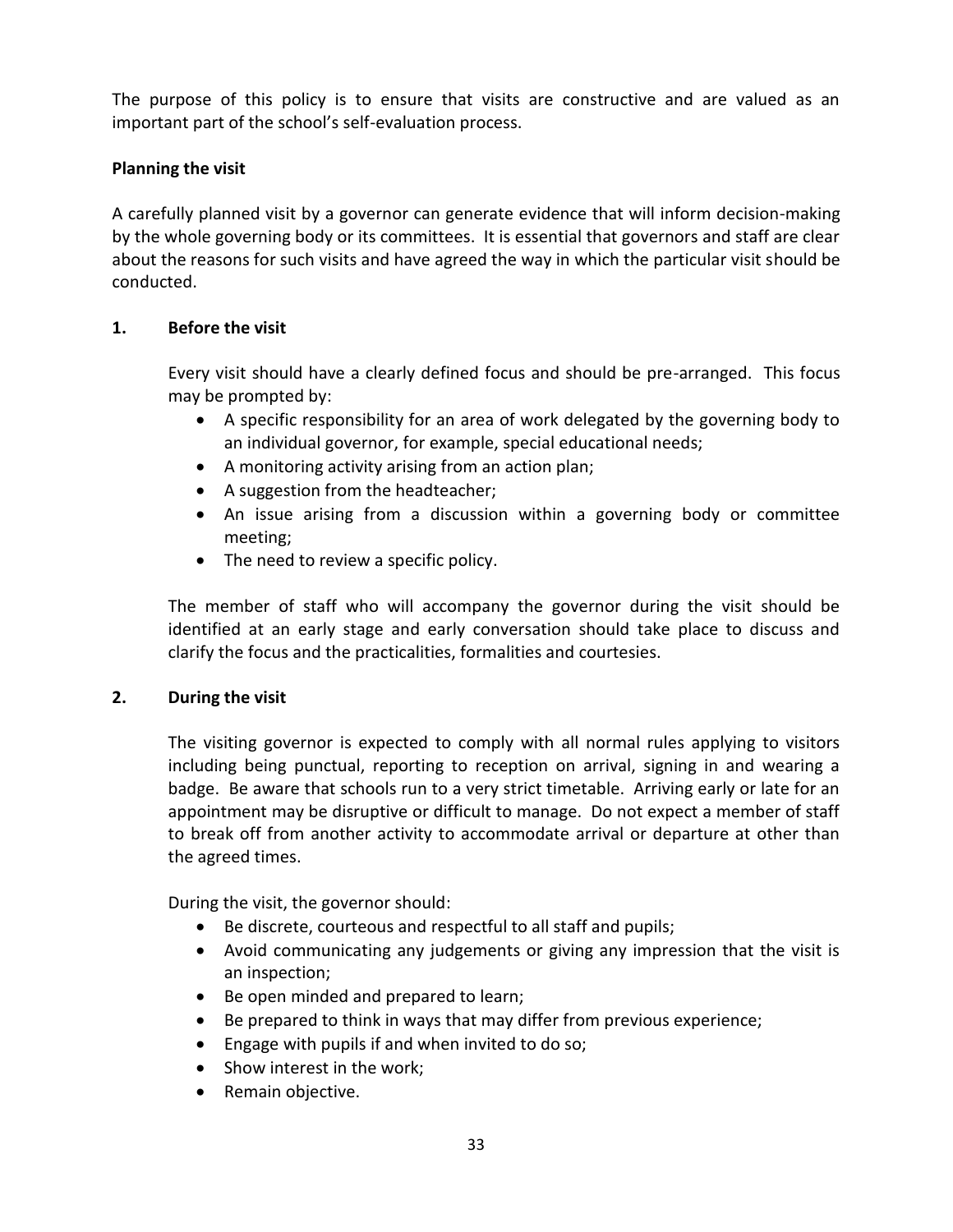## **3. After the visit**

- Discuss your observations with the relevant member of staff as soon as possible;
- Make notes while the visit is still fresh in your mind;
- Never include comments about individual children if you have concerns, discuss them privately with the teacher and the Headteacher;
- Remember that monitoring and making judgements about the performance of staff is the role of the headteacher, not the governors. It is a professional matter;
- Prepare a draft report of your observations and share it with the member of staff and the Headteacher;
- If appropriate, and taking their comments into account, prepare a final brief written report to be circulated to the governing body before the next meeting.

## **4. Preparing a Report to the Governing Body**

It will not always be either appropriate or necessary to prepare a report for the governing body (or committee) after each visit, but this could be valuable evidence to inform the governing body's decision making processes, for example if a decision is needed about the investment of significant sums of money.

The report should be written, brief and may be in a very simple note form. It should always include a brief evaluation summarising the benefits of the visit. Where a report concerns the work of a specific member of staff, for example a subject co-ordinator, it is essential it is shared with the relevant person and the headteacher before it is issued to other governors.

Governor's visits will be a fixed item on the agenda for the termly full governing body meeting.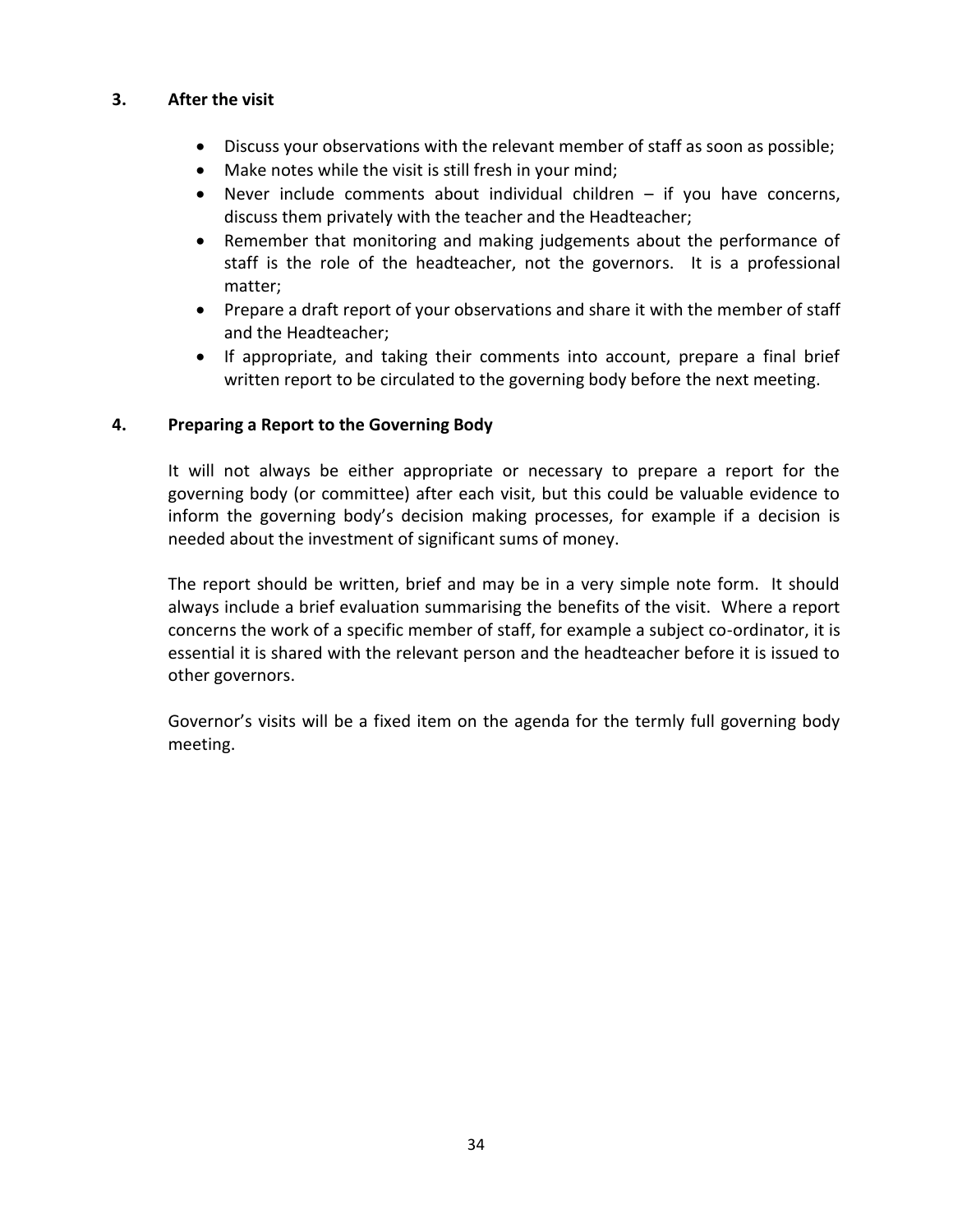## **Code of Canon Law**

Whilst the governing bodies of Catholic schools must comply with all civil statutes, they must also comply with the *Code of Canon Law (1983)*.

The *Code* includes a substantial section relating to Catholic Education. All governors, but in particular foundation governors, should have a general understanding of its main provisions.

## *Canon 795*

Education must pay regard to the formation of the whole person so that all may attain their eternal destiny and at the same time promote the common good of society. Children and young persons are therefore to be cared for in such a way that their physical, moral and intellectual talents may develop in a harmonious manner, so that they may attain a greater sense of responsibility and a right use of freedom, and be formed to take an active part in social life.

## *Canon 798*

Parents are to send their children to those schools which will provide for their catholic education. If they cannot do this, they are bound to ensure the proper catholic education of their children outside the school.

## *Canon 800*

&1. The Church has the right to establish and to direct schools for any field of study or of any kind or grade.

&2. Christ's faithful are to promote catholic schools doing everything possible to help in establishing and maintaining them.

## *Canon 802*

If there are no schools in which an education is provided that is imbued with a christian spirit, the diocesan Bishop has the responsibility of ensuring that such schools are established.

## *Canon 803*

&2. Formation and education in a catholic school must be based on the principles of catholic doctrine and the teachers must be outstanding in true doctrine and uprightness of life.

&3. No school, even if it is in fact catholic may bear the title 'catholic school' except by the consent of the competent ecclesiastical authority.

## *Canon 806*

The diocesan Bishop has the right to watch over and inspect the catholic schools situated in his territory, even those established or directed by members of religious institutes. He also has the right to issue directives concerning the general regulation of catholic schools; these directives apply also to schools conducted by members of a religious institute, although they retain their autonomy in the internal management of their schools.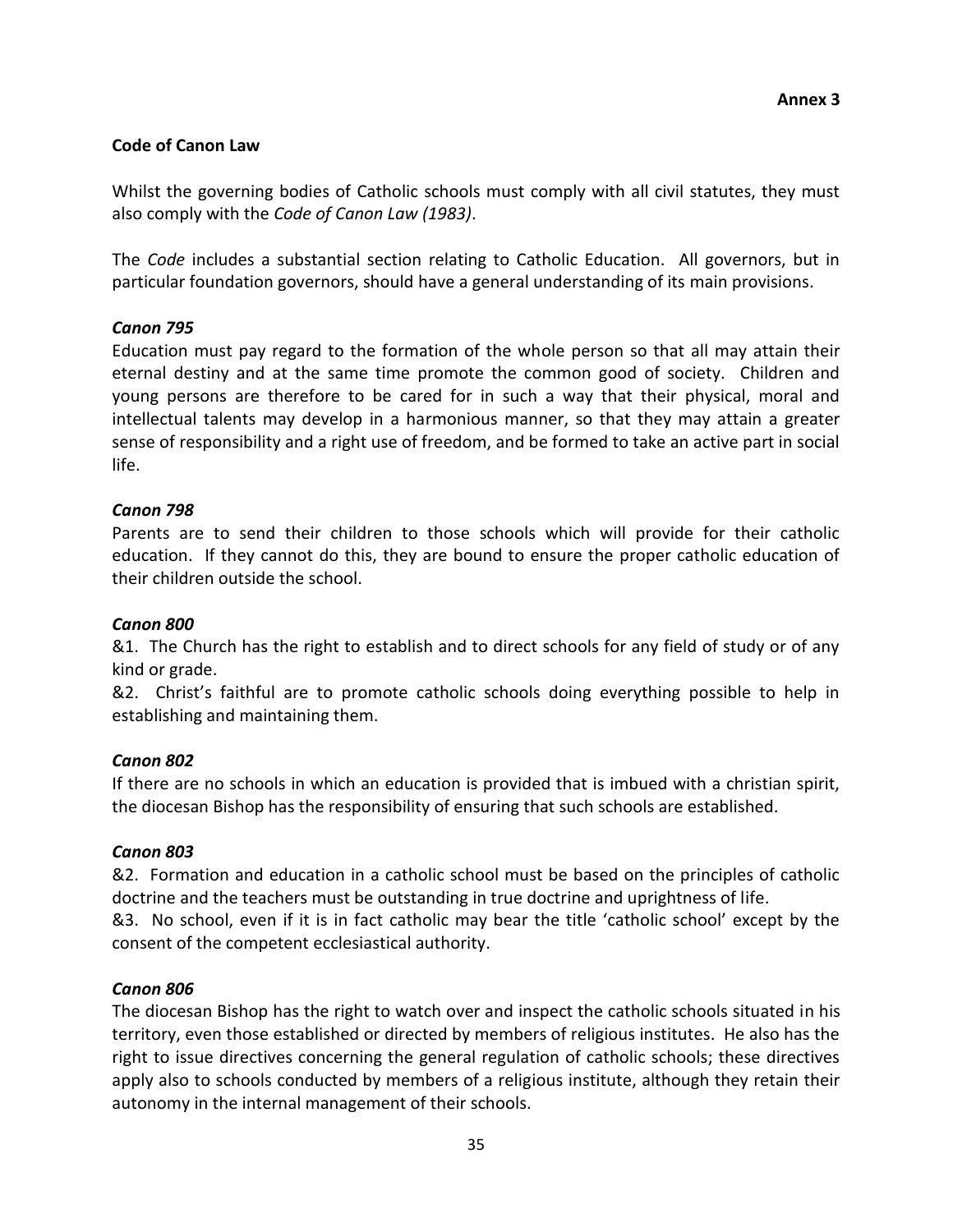Those who are in charge of catholic schools are to ensure, under the supervision of the local Ordinary, that the formation given in them is, in its academic standards, at least as outstanding as that in other schools in the area.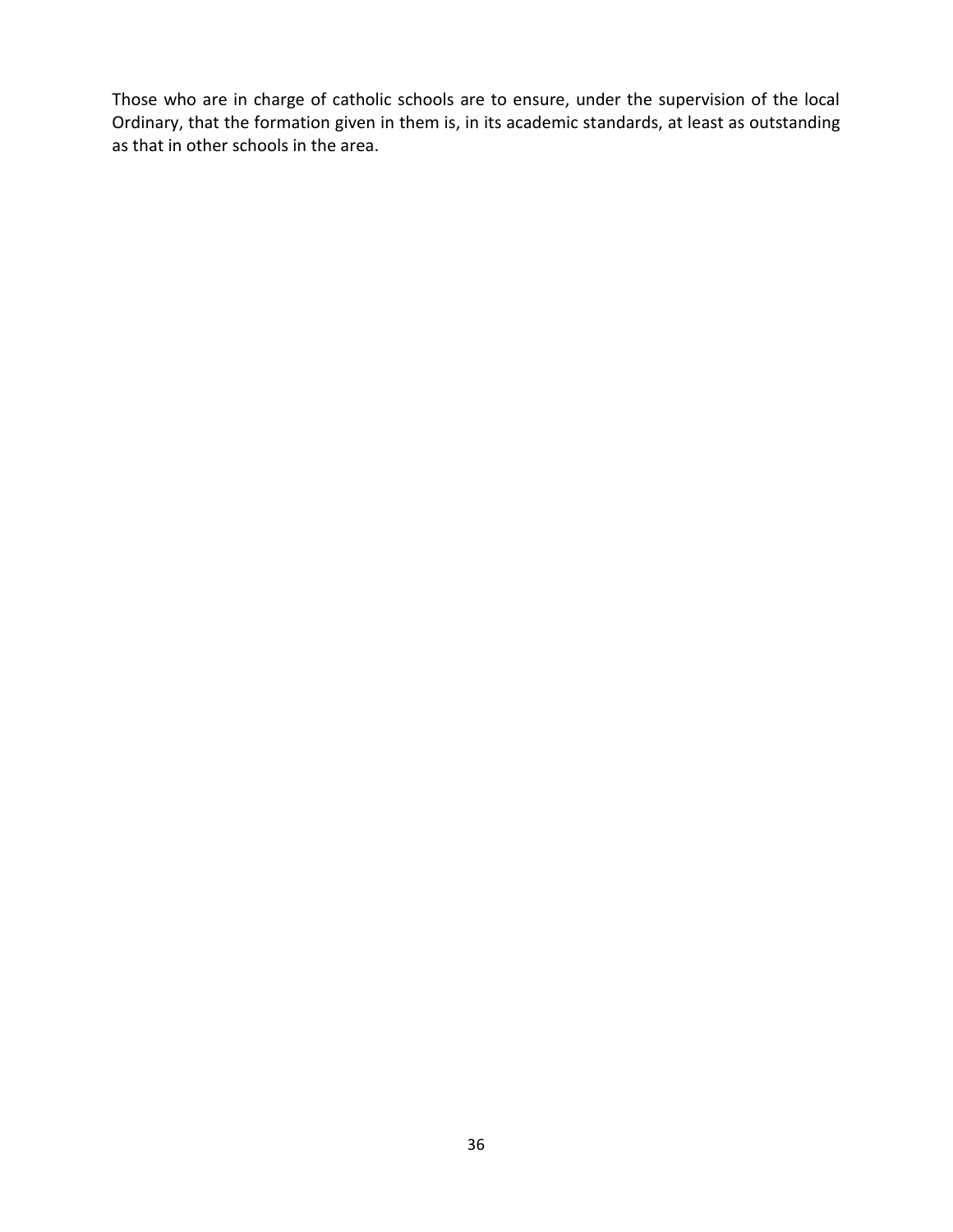#### **General Complaints Procedure**

#### **Informal Procedure**

As a matter of daily routine, schools have many contacts with parents and other interested parties some of which have the potential to result in a dispute. The overwhelming majority of these potential disputes are dealt with by exchanging information, by clarification, by explanations or by offering a simple acknowledgement that something has gone wrong. In some cases, in order to settle a dispute, there may be a need to arrange a meeting with a more senior or experienced member of staff. If the matter is resolved at this early stage, it is usually regarded as closed. If a meeting with a senior member of staff has been deemed necessary, a note of the meeting should be kept in case the difficulty recurs in future.

#### **Scope of the Formal Procedure**

Where a matter is more serious, it may be raised as a formal complaint to be dealt with under this procedure.

This procedure is designed to be used in the case of formal complaints from parents, neighbours and the public as well as any other third party. It should not be used in circumstances where other specific procedures such as the Safeguarding, Grievance or Discipline Procedures are more appropriate. The general principles of the procedure are, however, likely to be applicable in a wide variety of circumstances.

Child protection or safeguarding issues, however apparently trivial, must be addressed to the Local Authority Designated Officer for Safeguarding (LADO) in the first instance. In such cases, if the LADO is satisfied that no external agency such as Police or Social Services needs to be involved, the complaint may be referred back to the school to be dealt with under this General Complaints Procedure.

Other statutory procedures are in place to deal with complaints about admissions, exclusions or SEN provision. These procedures incorporate a course of appeal to an authority beyond and independent of the school.

#### **Principles**

The aim is always to resolve complaints as quickly as possible and at the lowest possible level. Discretion is strongly recommended and only those who need to be involved to help settle the matter should be involved in the discussions.

At every stage, the procedure should be regarded as investigatory to establish facts so that the appropriate decision makers have the information needed to take the appropriate action.

Anonymous complaints will not normally be investigated under this procedure unless there is substantial independent evidence provided at the instigation of the complaint and/or it is in the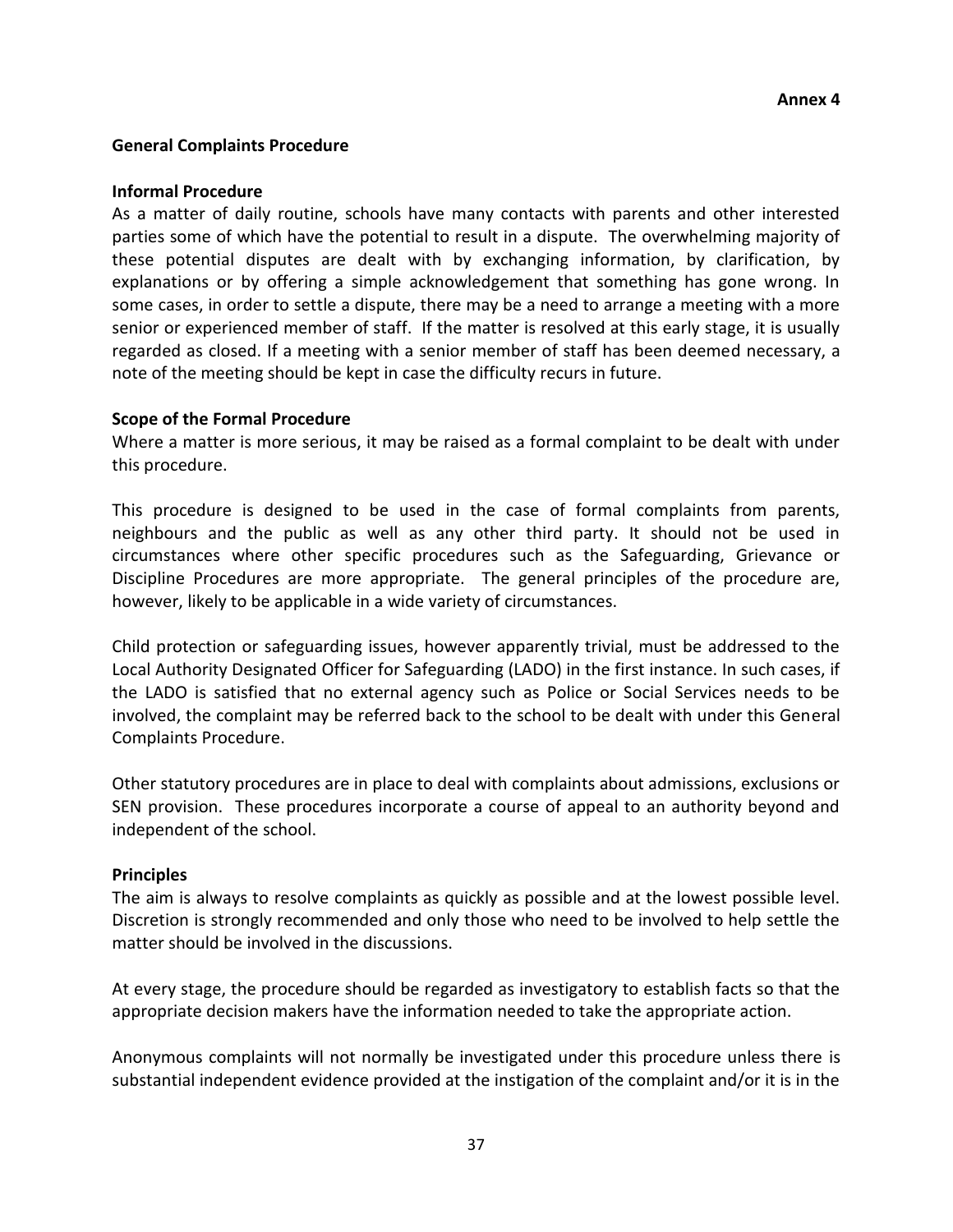public interest to pursue the complaint and/or it is clear that a conclusion might be reached without the evidence of the complainant.

In the first instance, wherever possible, the complainant should raise his or her complaint with the person against whom it is made and every effort should be made to find a resolution without recourse to any further procedure. The person complained about should always have the right to reply as soon and as simply as possible to avoid any unnecessary distress.

If this fails or is not appropriate because of the serious nature of the complaint, it should be raised with the headteacher. The headteacher may decide that it can be referred back to another senior member of staff depending on the nature of the complaint.

The headteacher will respond in writing to complainant in writing without unreasonable delay. The timescale cannot be prescribed because some investigations will be more complex than others, but if there is to be a delay, the complainant should be informed and given reasons as soon as possible.

Where a complaint has been addressed in writing and the complainant remains dissatisfied, s/he should write to the chairman of the governing body setting out the reasons. The chairman of the governing body (or another person on his or her behalf, such as an officer from the Local Authority) will investigate and report back to the complainant in writing. This investigation should normally include an interview with both the complainant and the headteacher as well as any other relevant witnesses.

Any person interviewed as part of this investigation may be accompanied by another person who may be a friend, relative, workplace colleague or Trade Union representative. Any additional necessary personal support you may need, for example an interpreter or carer will always be allowed.

If any pupil needs to be interviewed as part of this procedure, the child's parents must be informed and be given the right to attend.

Representation by a solicitor will not be allowed. Tape recording of the interview will not be allowed.

## **Review Process**

If the complainant is not satisfied with the manner in which the complaint has been addressed, the complainant may request that the governing body reviews the process followed by the school in handling the complaint. This review will be conducted by a panel of three members of the governing body normally within ten working days of receipt of the submission. The review will normally be conducted through a consideration of the written evidence and submissions, but reasonable requests to make oral representations will normally be allowed.

## **Summary of Key Steps**

Try to resolve the difficulty informally with the person most directly involved. If necessary, ask for a meeting at a mutually convenient time.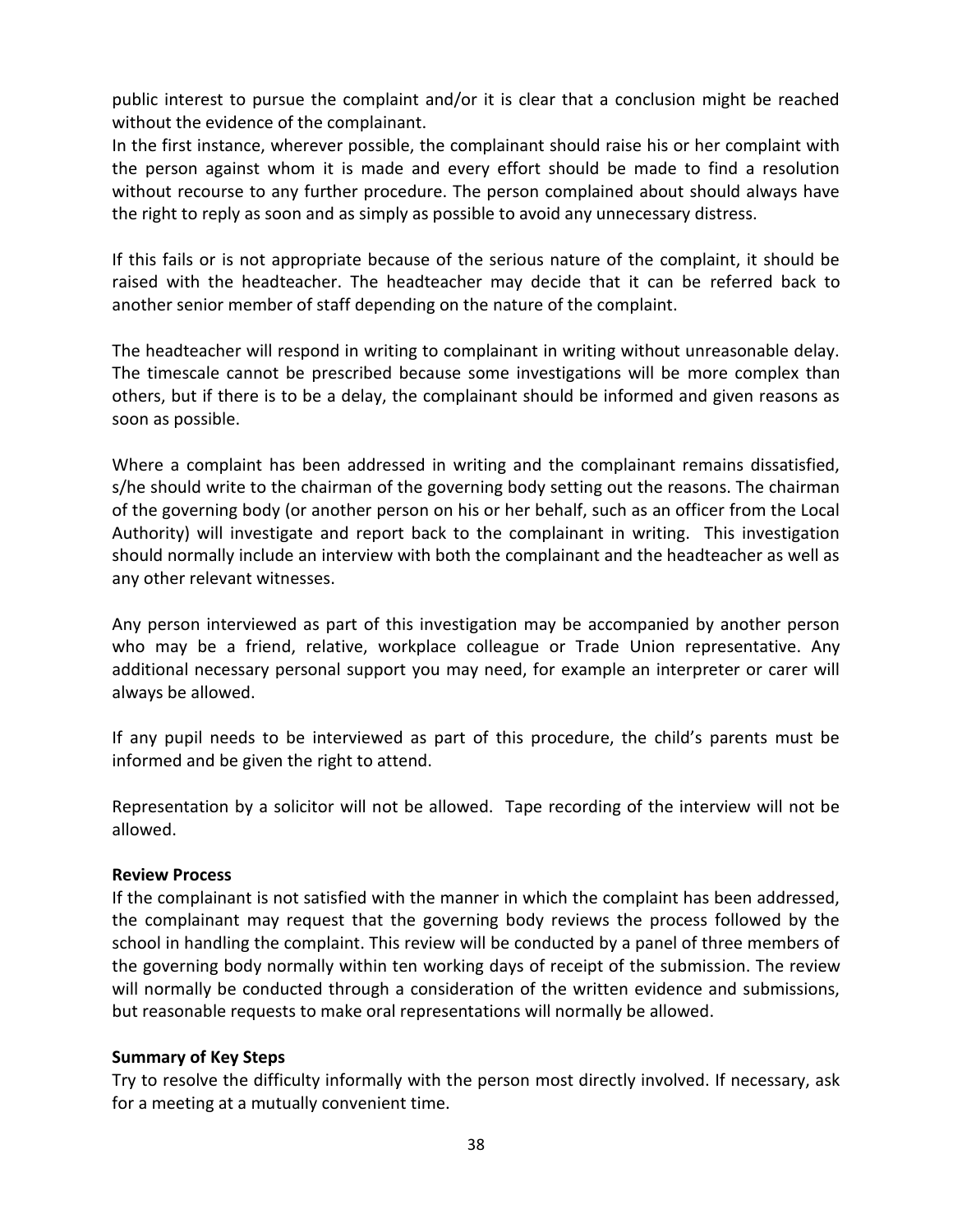**Formal stage one**: Raise the matter with the headteacher. Request a meeting. It is preferable to set out the complaint in writing before the meeting whenever possible. A pro forma can be provided to help with this, but is not essential.

**Formal Stage two**: Raise the matter with the chair of the governing body. At this stage, the complaint must be in writing and both the written complaint and the headteacher's written response must be made available to the chairman. The chairman will respond to you in writing.

**Formal stage three**: Review by a panel of three governors. The panel will need the original complaint, the headteacher's written response, the chairman's response and a final representation from the complainant.